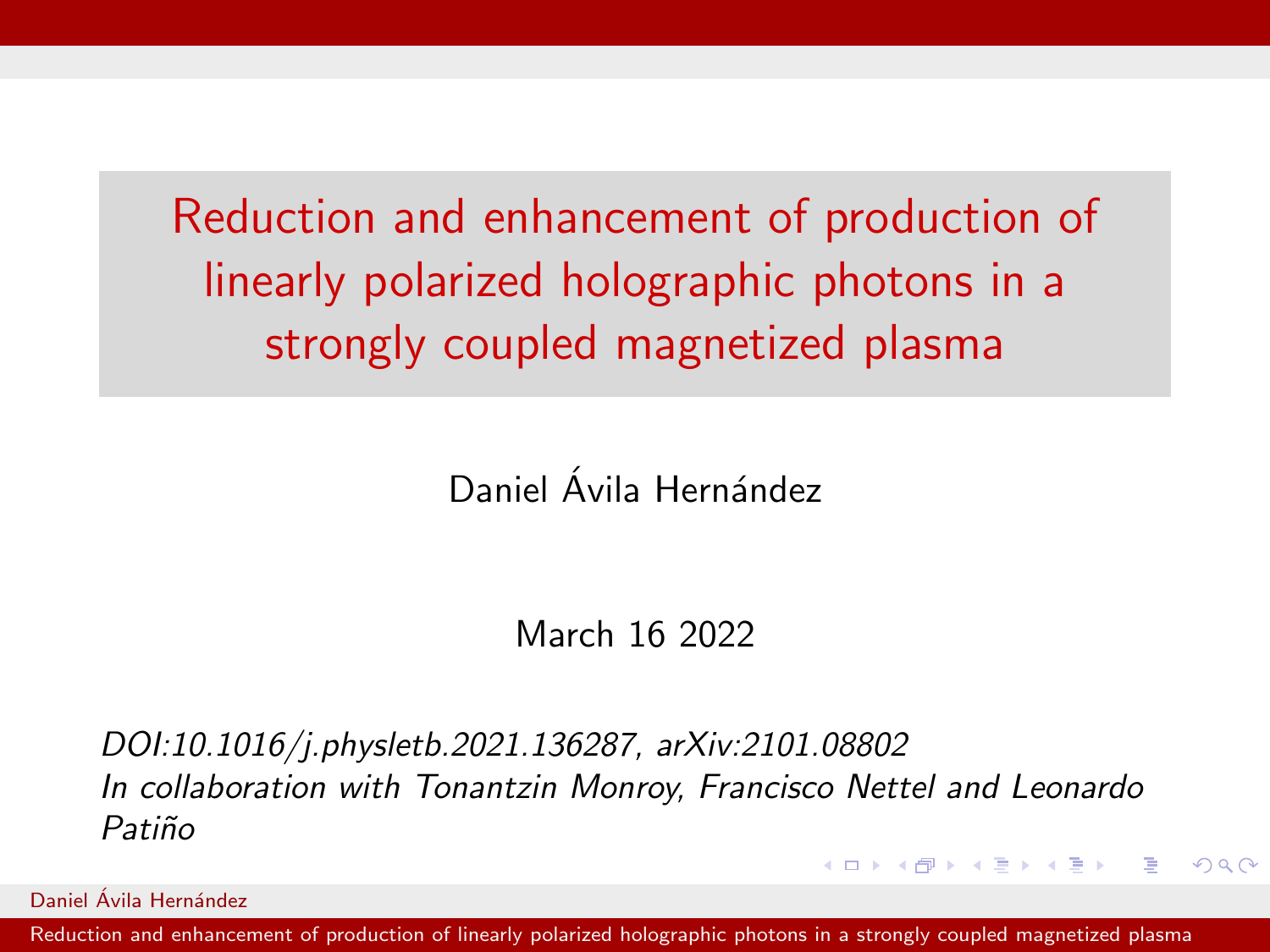$\blacktriangleright$  Holography, or the gauge/gravity correspondence, is a conjecture that states that

#### Quantum Field Theories Quantum Gravity Theories in  $\qquad \qquad =$  in d dimensions D>d dimensions

- $\triangleright$  Different languages to describe the same physics.
- $\blacktriangleright$  This correspondence takes the form of a **dictionary** 
	- Strong coupling  $\rightarrow$  Weak coupling Non-perturbative  $\rightarrow$  Computations in results classical gravity

**KED KAP KED KED E VAR** 

Daniel Ávila Hernández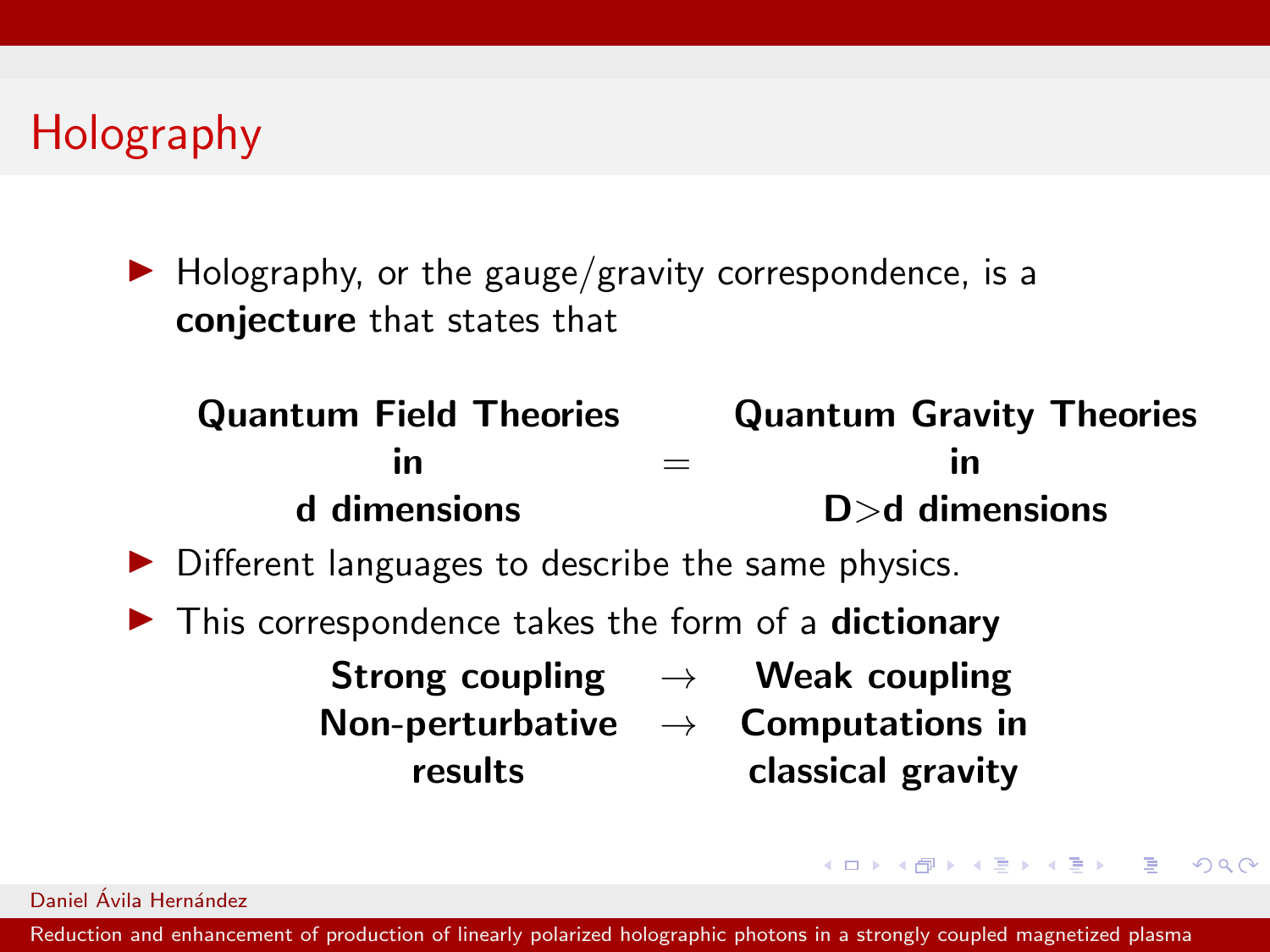$\blacktriangleright$  In principle this **tool** could be useful to study the non-perturbative properties of Quantum Chromodynamics (QCD). However

$$
QCD = i?
$$

 $\triangleright$  We do know the gravitational dual to a somewhat similar theory

> Super Yang-Mills (SYM) = IIB Supergravity  $\mathcal{N} = 4$  SU( $N_c$ ) in  $AdS_{5} \times S^{5}$

> > **KORK EXTERNS ARA**

Daniel Ávila Hernández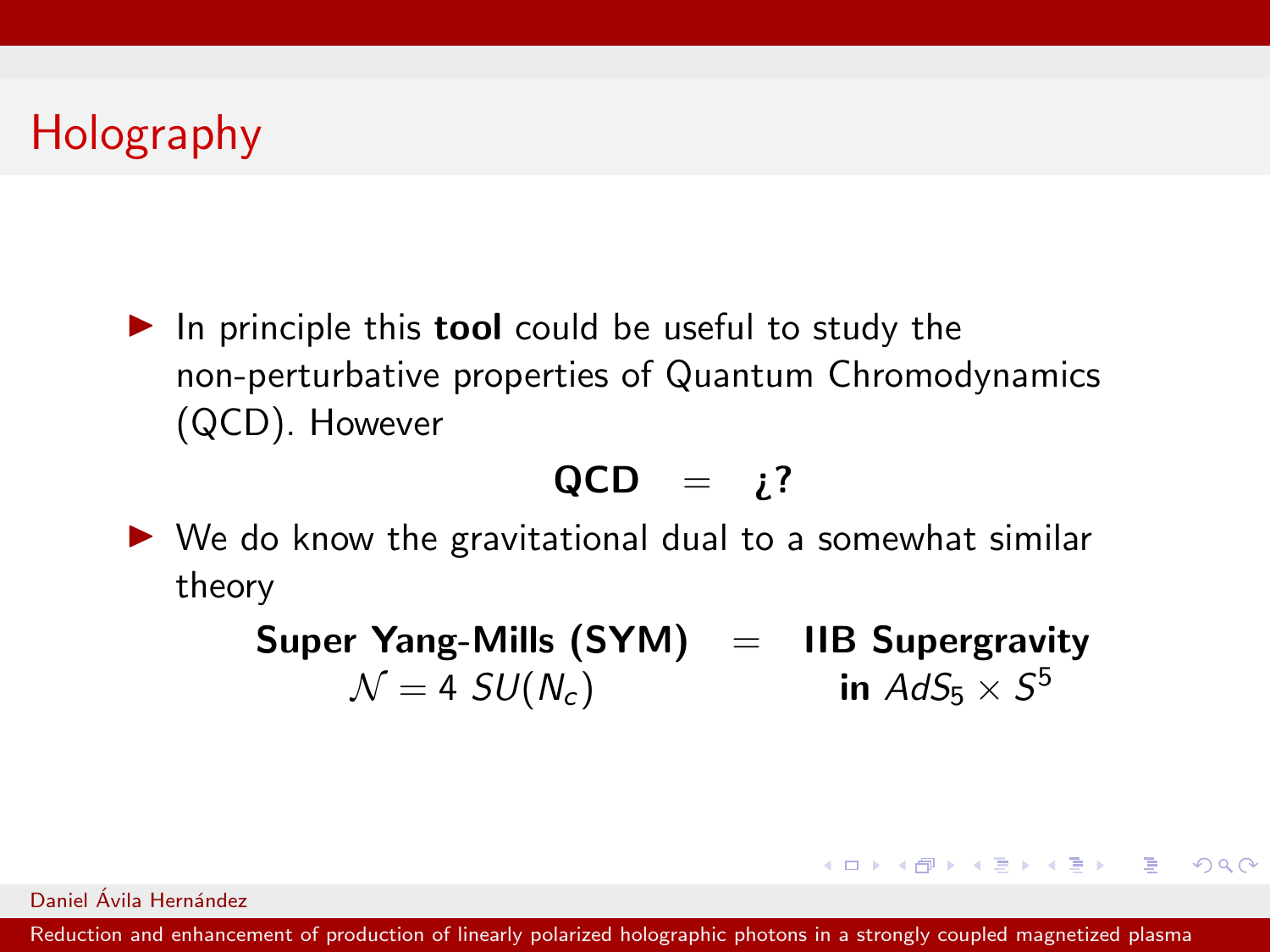- $\triangleright$  SYM  $\mathcal{N} = 4$  SU( $N_c$ ) is just a particular quantum field theory.
	- $\blacktriangleright$  N<sub>c</sub> number of colors.
	- $\blacktriangleright$  The matter fields are in the adjoint representation of the gauge group and are massless.
	- $\blacktriangleright$  It is supersymmetric.
	- Invariant under conformal transformations. It is a conformal field theory (CFT).

**KED KAP KED KED E VAR** 

- $\blacktriangleright$  At first glance different from QCD.
- $\blacktriangleright$  However, if we consider a state at temperature T
	- $\blacktriangleright$  Supersymmetry is broken.
	- $\triangleright$  No longer conformal invariant.

Daniel Ávila Hernández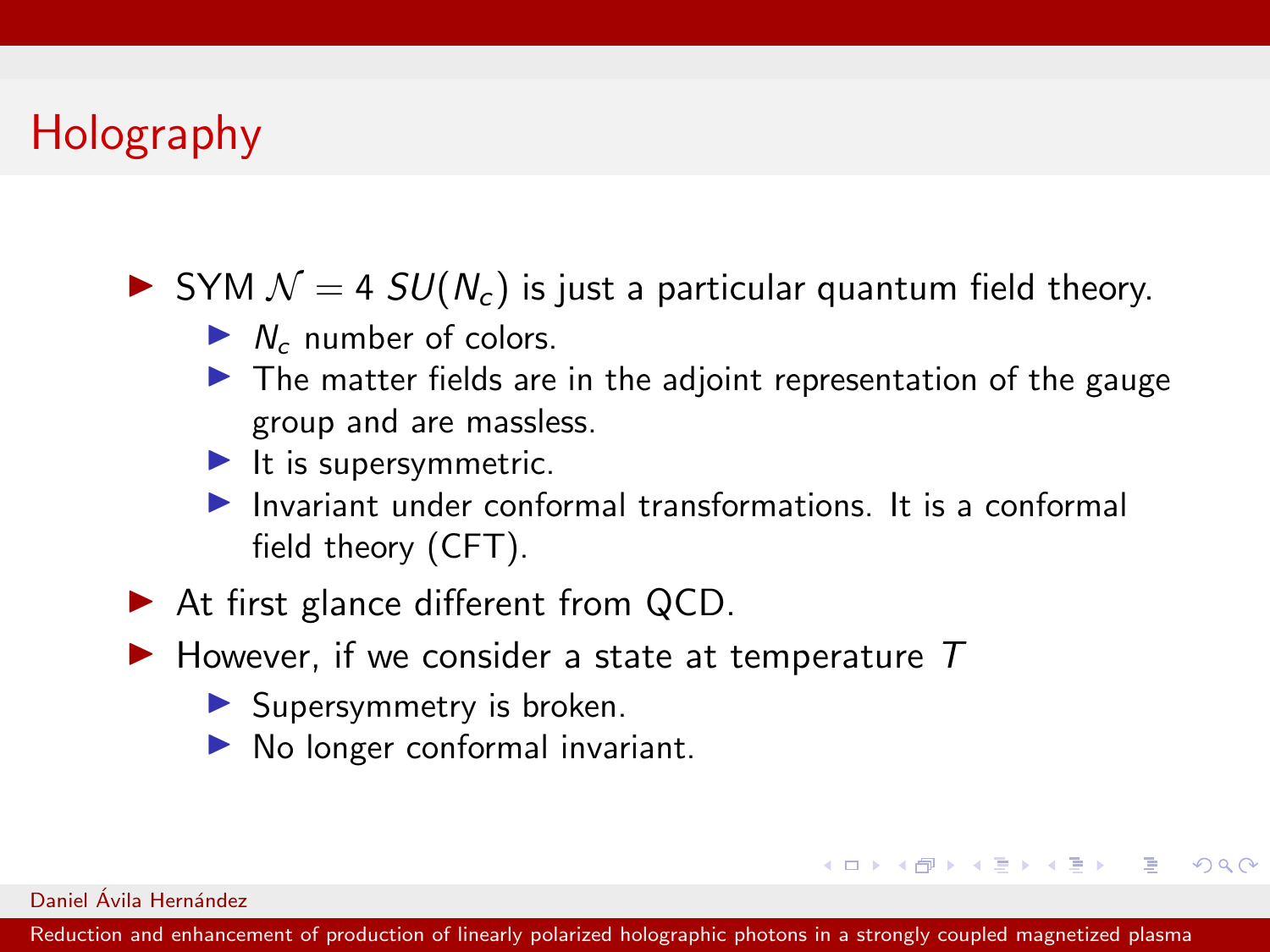- $\blacktriangleright$  The SYM  $\mathcal{N} = 4$  plasma can be used as a toy model for the real quark gluon plasma (QGP).
- $\blacktriangleright$  Hence we can aproximate the non-perturbative properties of the QGP using holographic methods.
- It is also possible to modify SYM  $\mathcal{N} = 4$  and its gravity dual to better aproximate the real QGP.

Daniel Ávila Hernández

[Reduction and enhancement of production of linearly polarized holographic photons in a strongly coupled magnetized plasma](#page-0-0)

**KORK EXTERNS ARA**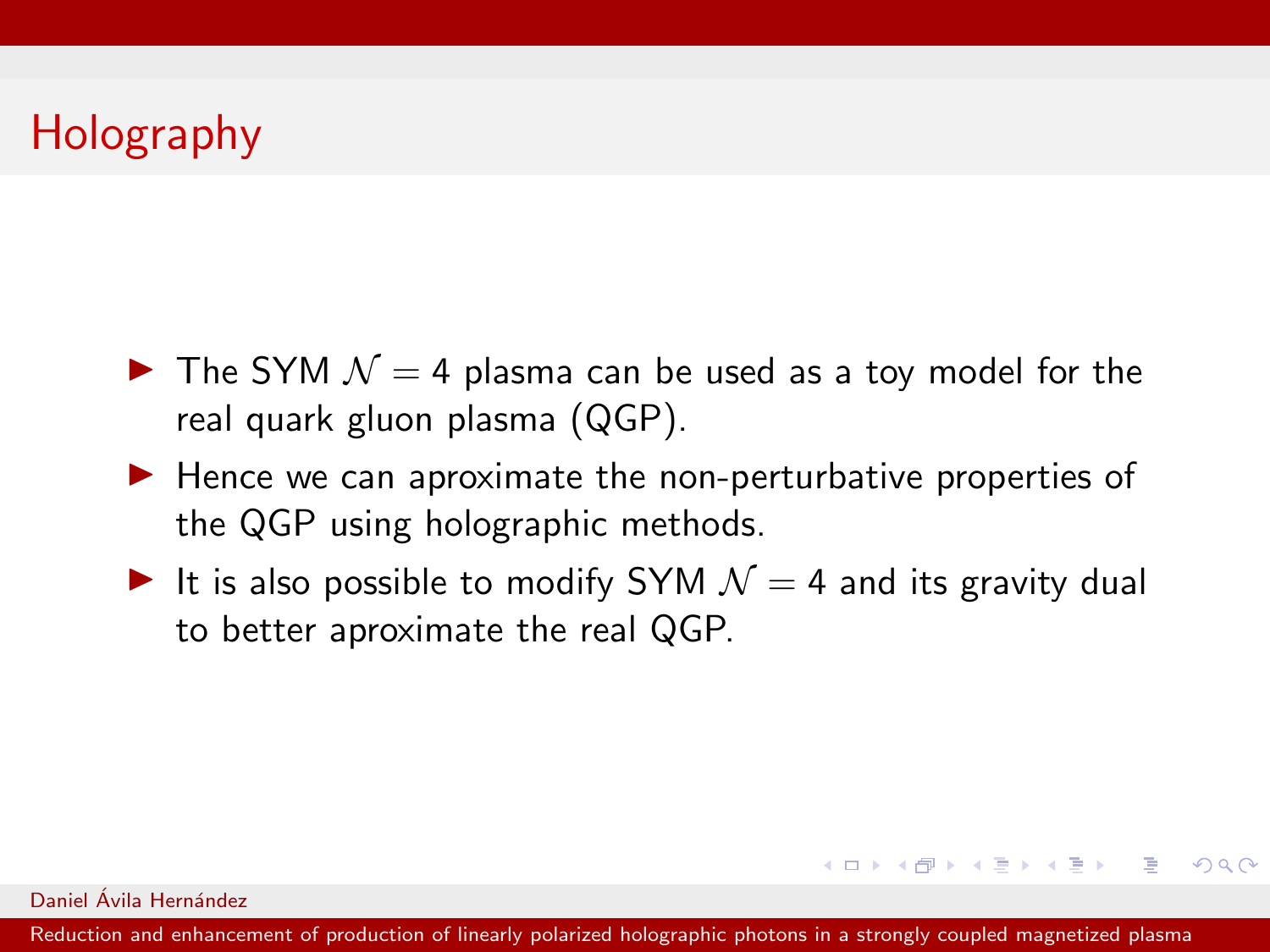- $\triangleright$  The QGP formed in highly energetic particle collisions, like those at RHIC and the LHC experiments, is a strongly coupled system.
- $\triangleright$  This QGP is expected to be optically thin, because of its limited extent and the small value of the electromagnetic coupling  $\alpha_{FM}$ .
- $\blacktriangleright$  Therefore, the emitted photons escape the plasma practically unscattered, making them very appealing probes to obtain information about the first stages of its evolution.

**KED KAP KED KED E VAR** 

#### Daniel Ávila Hernández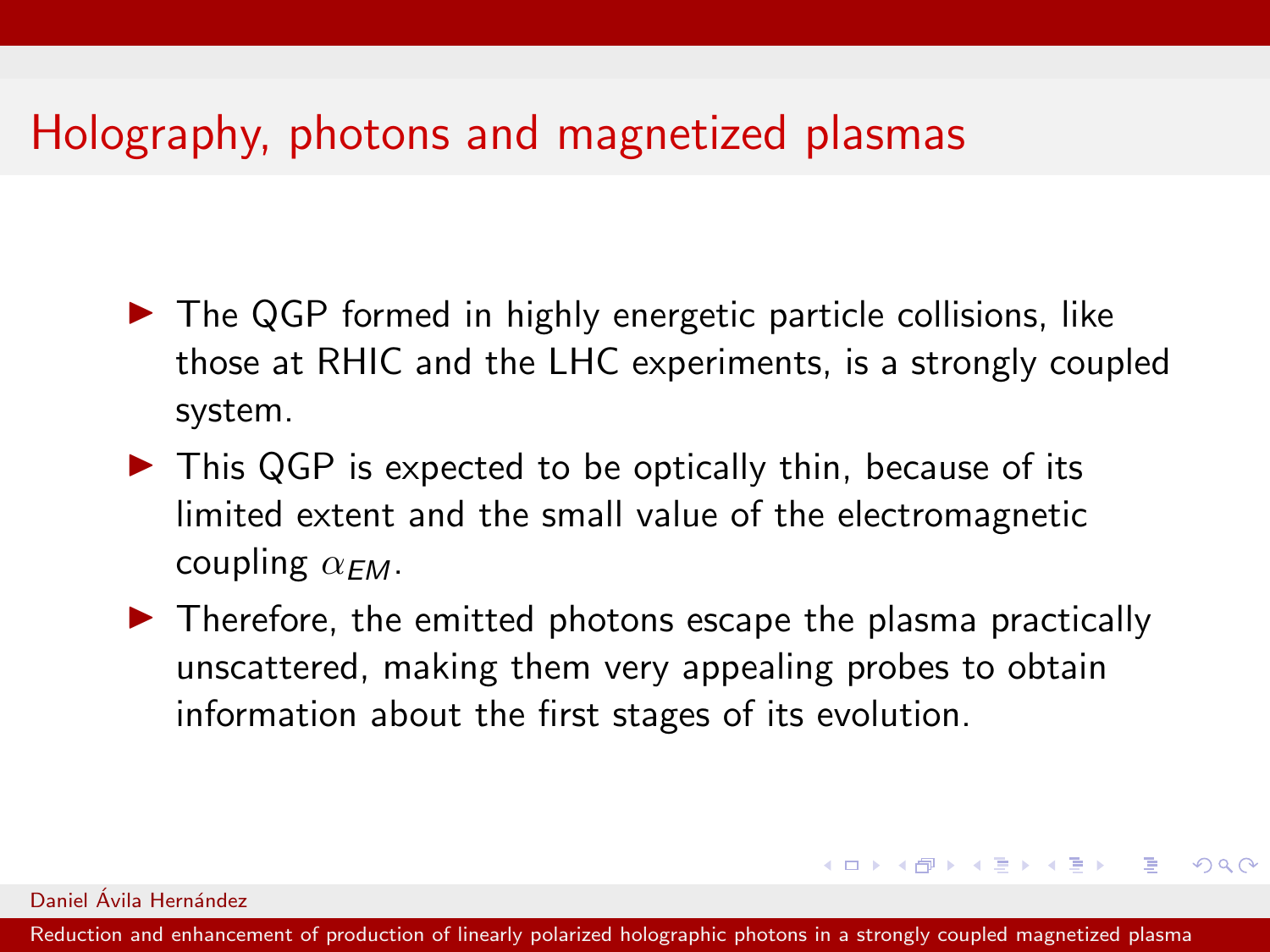- $\blacktriangleright$  It also has become increasingly accepted that an intense magnetic field is produced in non-central high energy collisions.
- $\blacktriangleright$  Therefore understanding its effects is relevant to properly analyze experimental observation.
- $\triangleright$  This magnetic field is estimated to be in the range of  $3m_\pi^2 \leq e B \leq 15 m_\pi^2$ , with  $m_\pi$  the mass of the neutral pion.

Daniel Ávila Hernández

[Reduction and enhancement of production of linearly polarized holographic photons in a strongly coupled magnetized plasma](#page-0-0)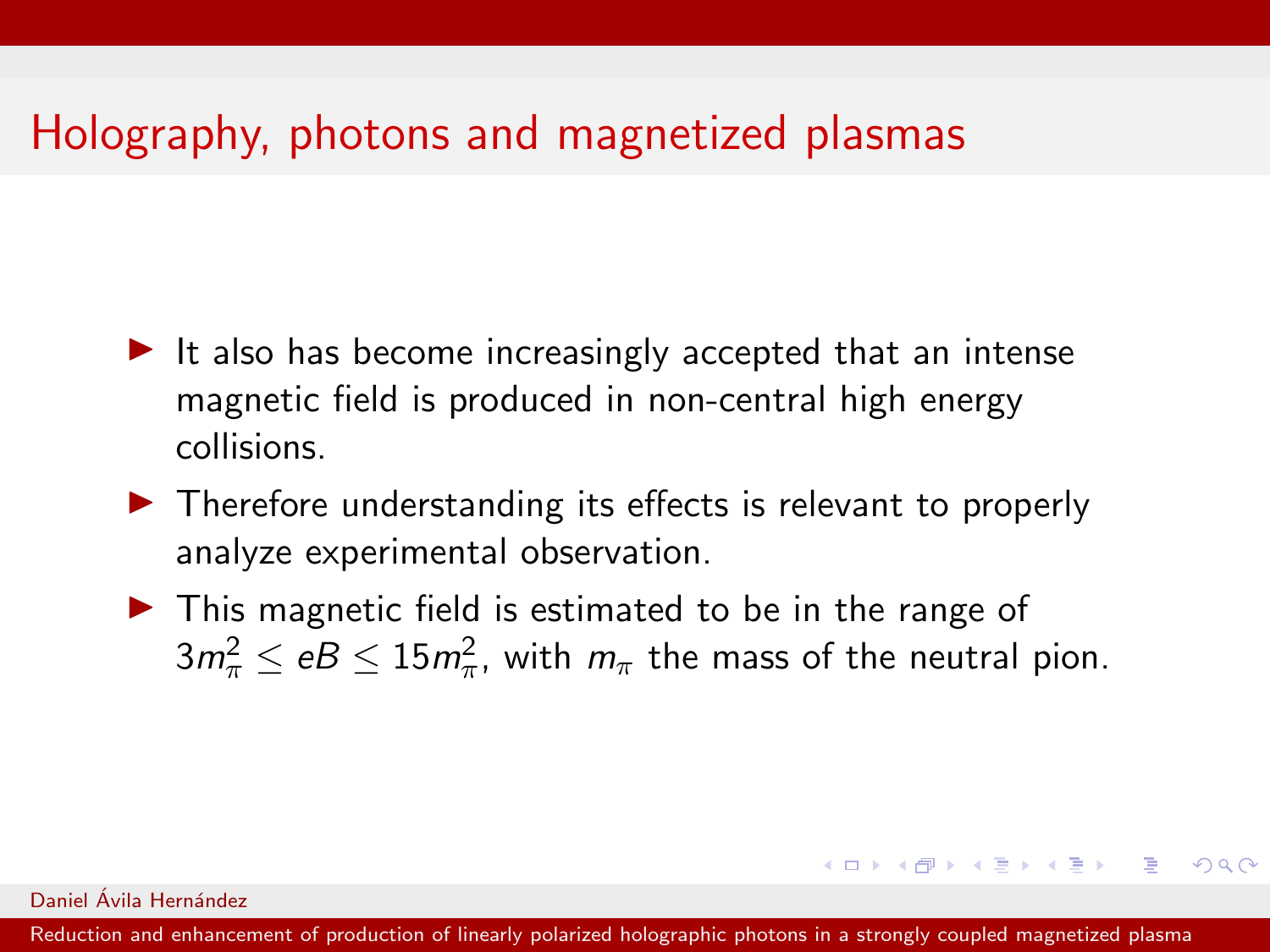- $\triangleright$  We recently developed a new holographic model for the SYM  $\mathcal{N} = 4$  plasma in the presence of a magnetic field.
- $\triangleright$  This model allows the introduction of massive flavor degrees of freedom, which are generically called quarks in this context arXiv:1809.01651.
- $\triangleright$  We found that the magnetic field induces a very interesting thermodynamic behavior on the plasma arXiv:1901.05976, arXiv:2002.02470.

Daniel Ávila Hernández

[Reduction and enhancement of production of linearly polarized holographic photons in a strongly coupled magnetized plasma](#page-0-0)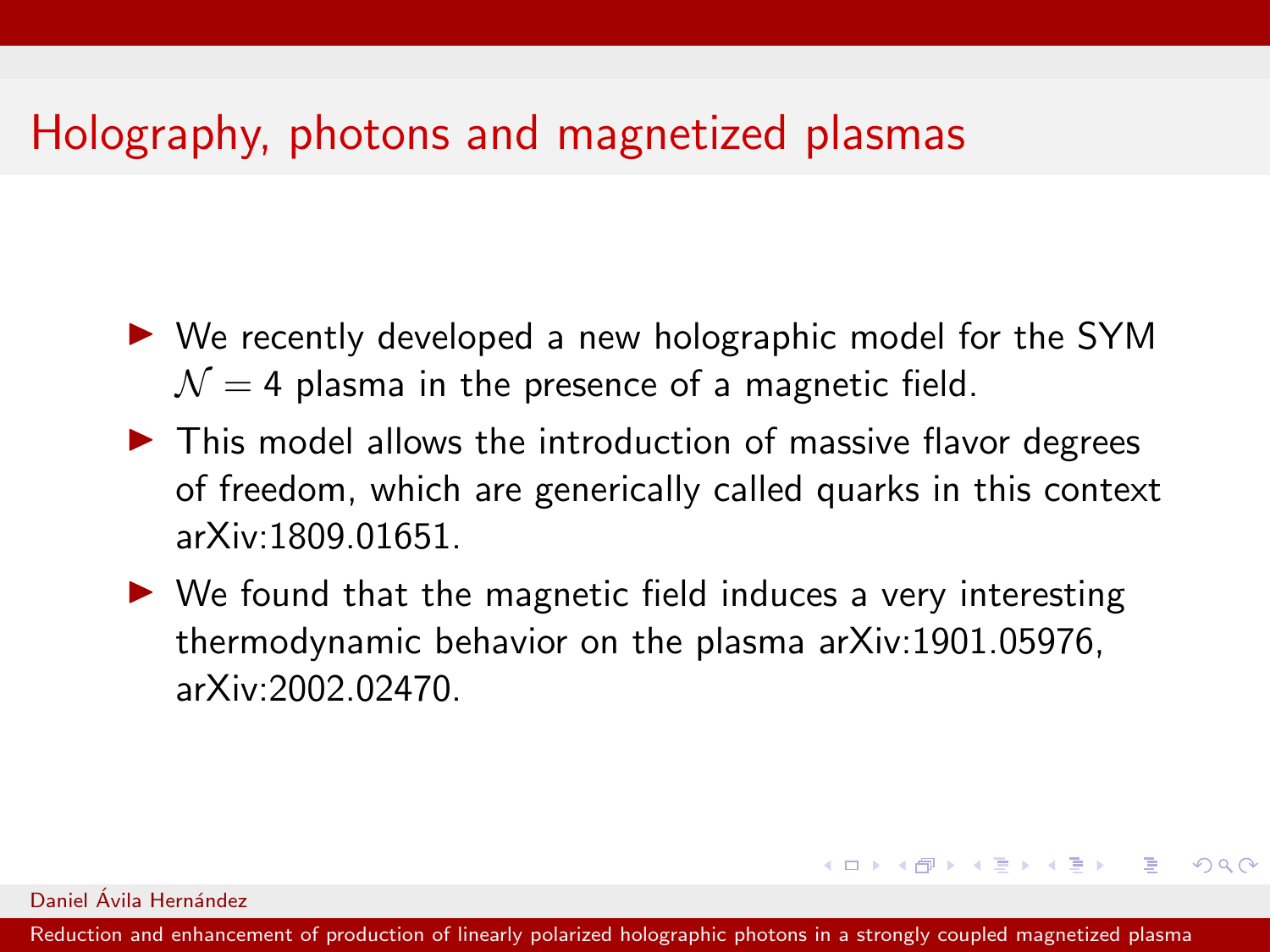- $\blacktriangleright$  This new holographic model allows us to study how the interplay between the quarks and the magnetic field affects the produced photons.
- $\triangleright$  As a first step, we studied the emission of photons without quarks in this new model.

Daniel Ávila Hernández

[Reduction and enhancement of production of linearly polarized holographic photons in a strongly coupled magnetized plasma](#page-0-0)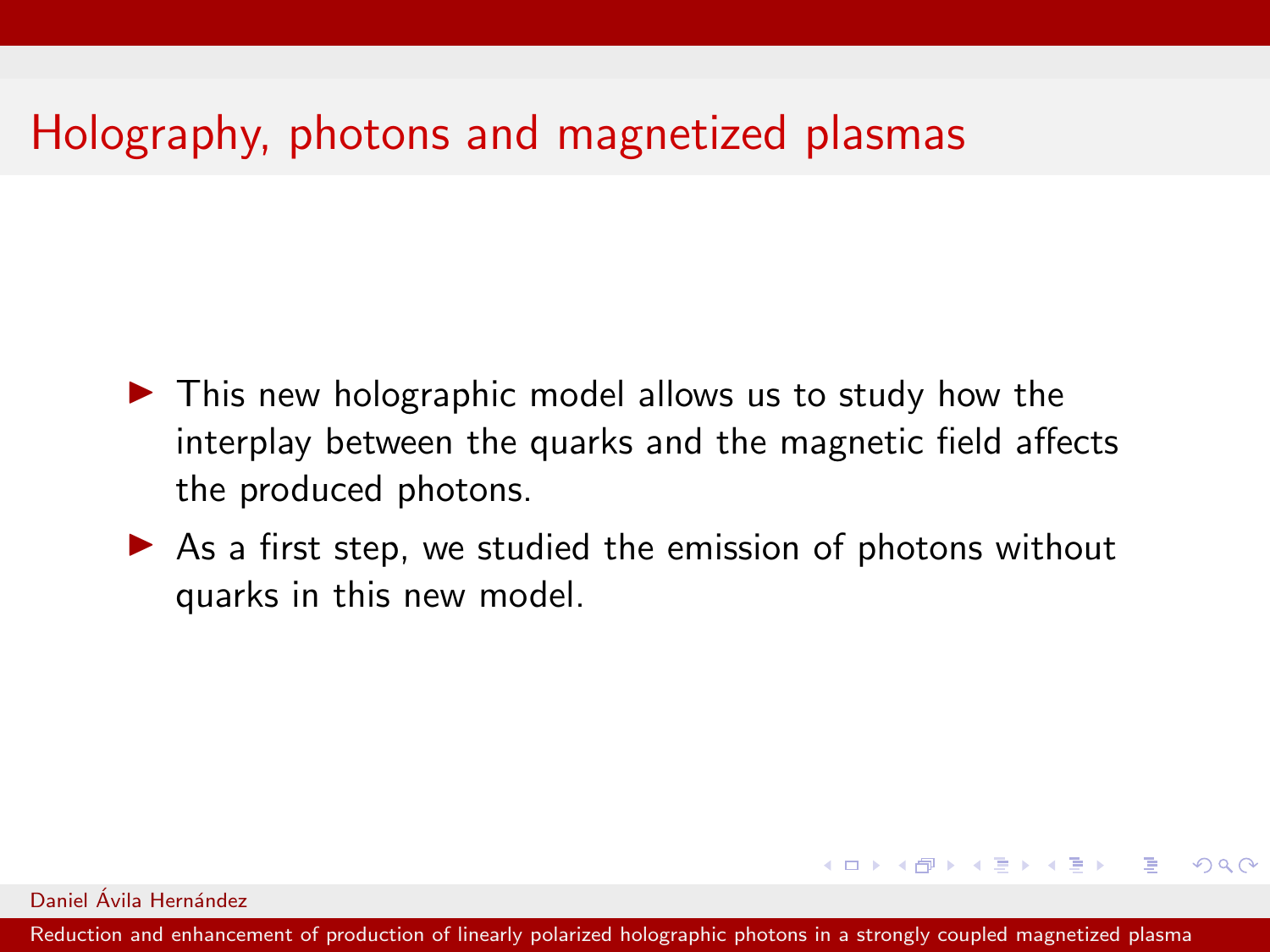$\triangleright$  From the gauge theory side, the emitted photons are modeled by adding a  $U(1)$  kinetic term to the SYM action that couples to the electromagnetic current associated to a  $U(1)$  subgroup of the global  $SU(4)$  R-symmetry group of the theory

$$
S = S_{SYM} - \frac{1}{4} \int d^4x \left( \mathcal{F}^2 - 4e \mathcal{A}^{\mu} \mathcal{J}_{\mu}^{EM} \right)
$$

**KED KAP KED KED E VAR** 

Daniel Ávila Hernández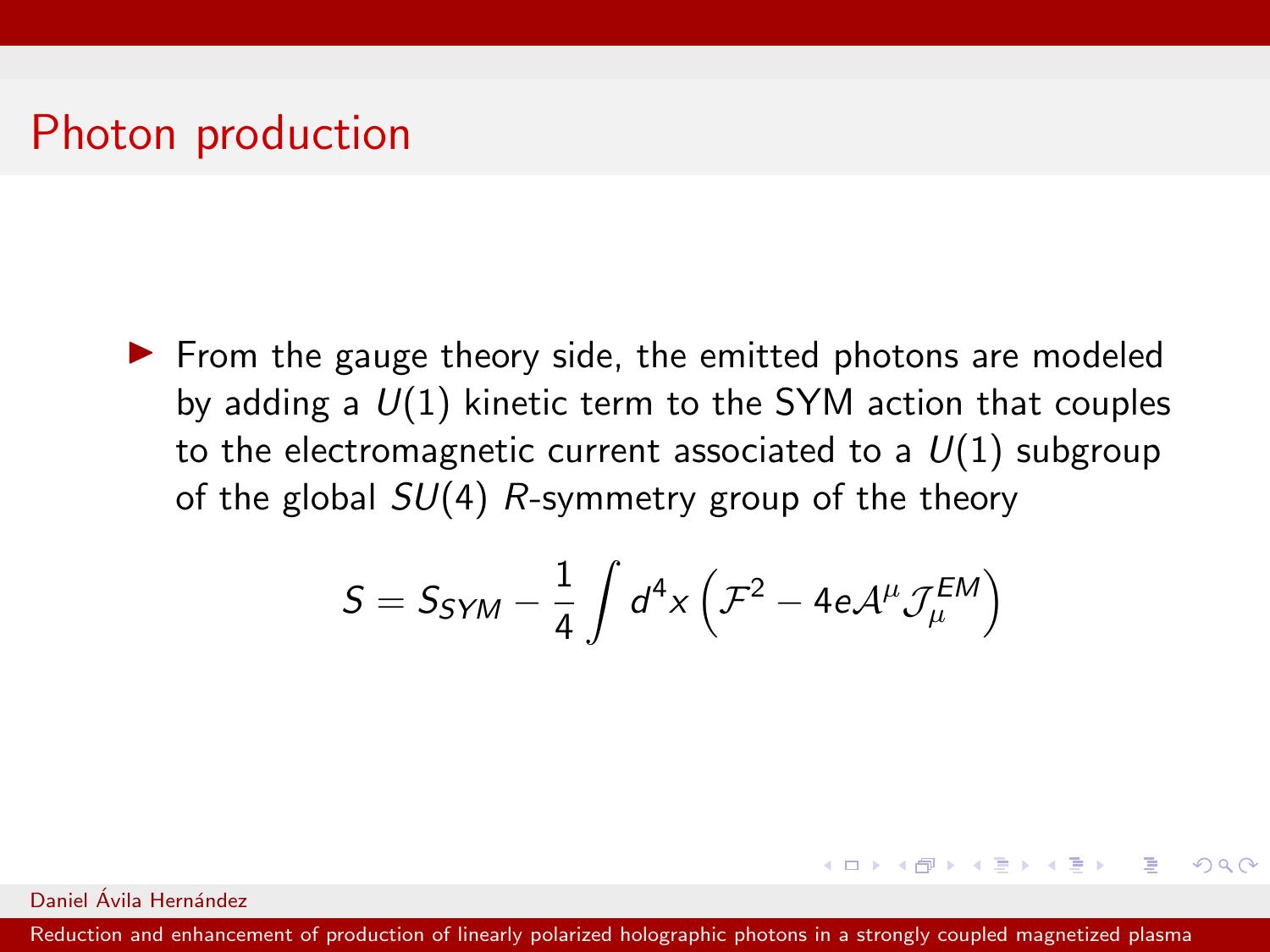$\triangleright$  We want to compute the differential rate of emitted photons with null wave four-vector  $k^\mu = (k^0,\vec{k})$  and polarization  $\epsilon_l^{\mu}$  $^{\mu}_{(\mathfrak{s})}(\vec{k})$ 

$$
\frac{d\Gamma_s}{d\vec{k}} = \frac{e^2}{(2\pi)^3 2|\vec{k}|} n_B(k^0) \epsilon_{(s)}^{\mu}(\vec{k}) \epsilon_{(s)}^{\nu}(\vec{k}) \chi_{\mu\nu}(k) \bigg|_{k=0}
$$

 $\blacktriangleright \chi_{\mu\nu}(k)$  is the spectral density, and is given in terms of the two-point retarded correlation function of the electromagnetic current

$$
\chi_{\mu\nu}(k) = -2\mathrm{Im}[G_{\mu\nu}^{R}(k)]
$$

$$
G_{\mu\nu}^{\mathrm{R}}(k) = -i \int d^{4}x e^{-ik \cdot x} \Theta(t) \langle \left[ \mathcal{J}_{\mu}^{\mathrm{EM}}(x), \mathcal{J}_{\nu}^{\mathrm{EM}}(0) \right] \rangle,
$$

Daniel Ávila Hernández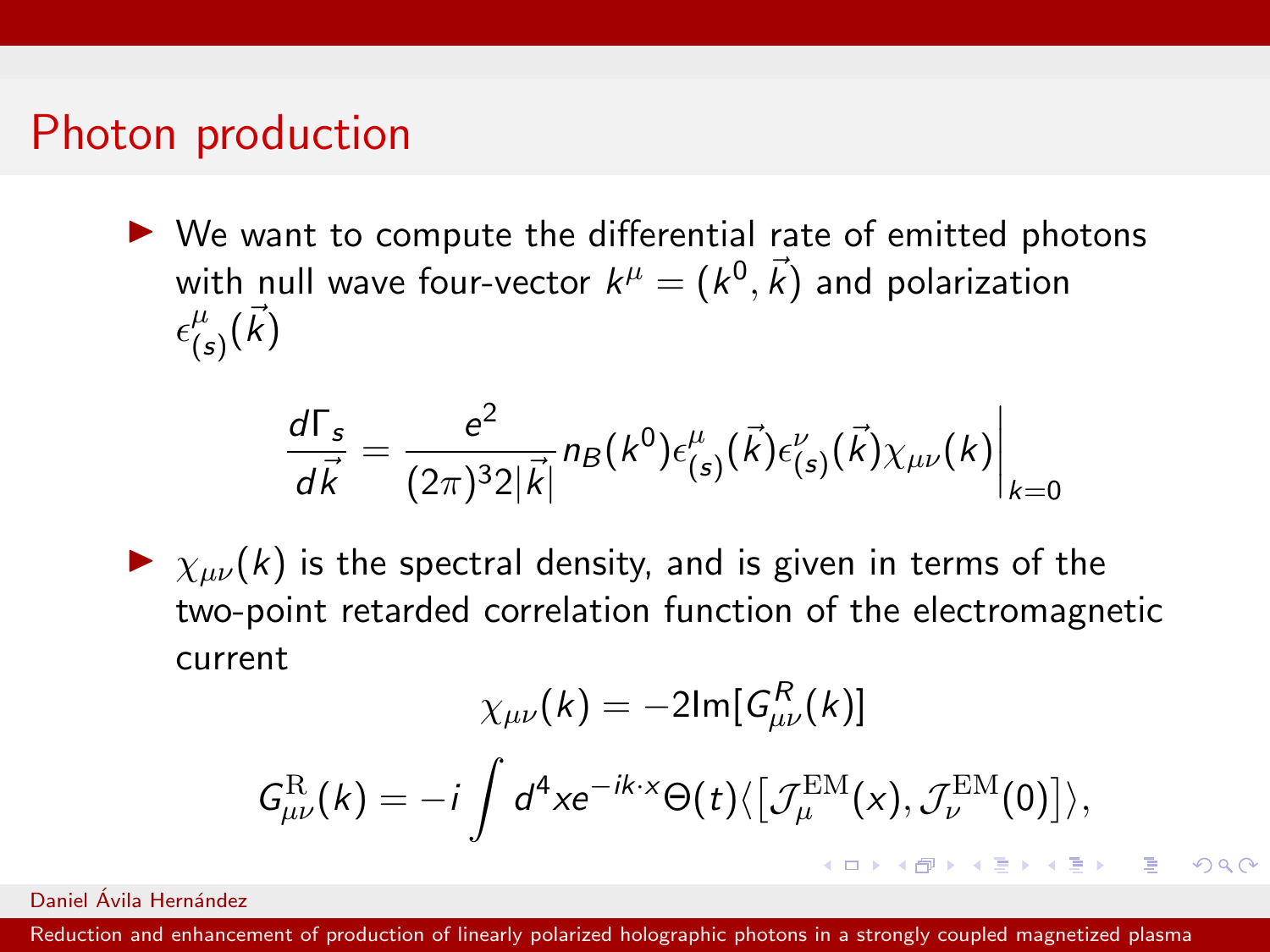

Daniel Ávila Hernández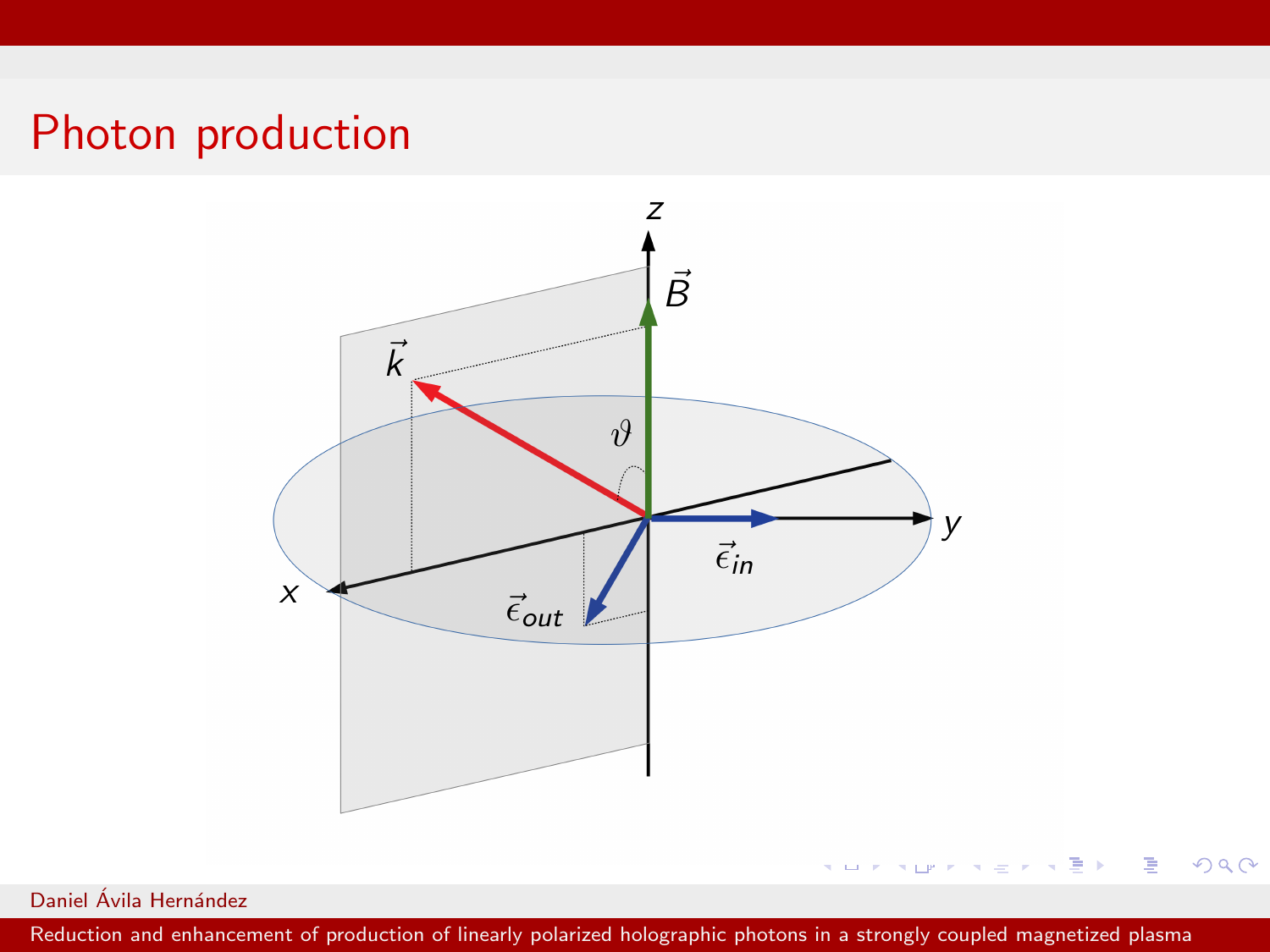$\triangleright$  With this choice of coordinates the differential rate of produced photons in each polarization state is given by

$$
\frac{d\Gamma_{in}}{d\vec{k}}=\frac{e^2}{(2\pi)^32|\vec{k}|}n_B(k^0)\chi_{yy},
$$

$$
\frac{d\Gamma_{out}}{d\vec{k}} = \frac{e^2}{(2\pi)^3 2|\vec{k}|} n_B(k^0) (\cos^2 \vartheta \chi_{xx} - 2 \cos \vartheta \sin \vartheta \chi_{xz} + \sin^2 \vartheta \chi_{zz})
$$

KOX KORKA EX KEX LE YORO

Daniel Ávila Hernández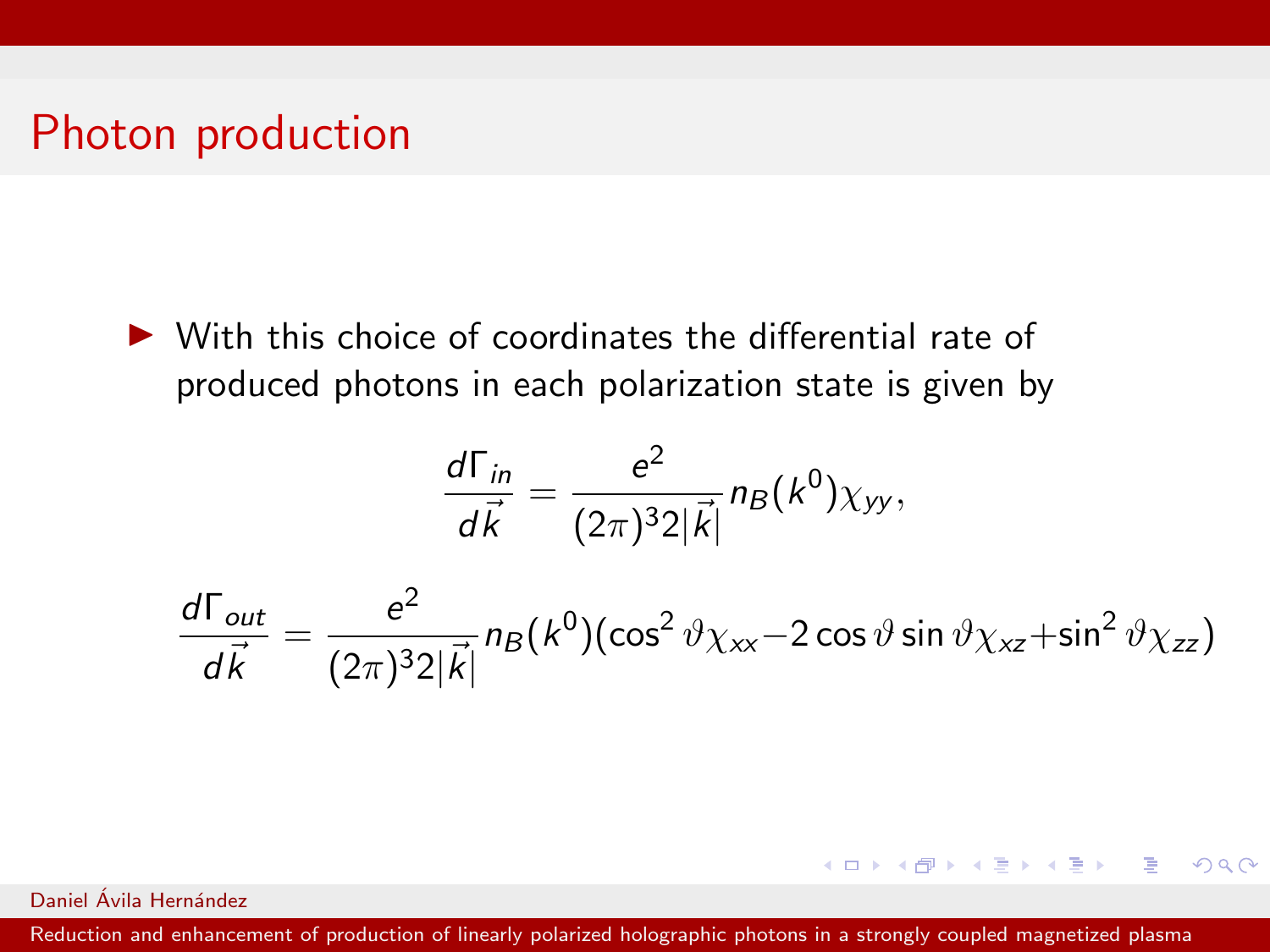$\triangleright$  Our gravity dual is a 5-dimensional consistent truncation of 10-dimensional SUGRA IIB

$$
S = \frac{1}{16\pi G_5} \int d^5x \sqrt{-g} \left[ R - \frac{1}{2} (\partial \varphi)^2 + V(\varphi) - e^{-\frac{2}{\sqrt{6}} \varphi} (F)^2 \right]
$$

$$
V(\varphi) = 4 \left( e^{\frac{2}{\sqrt{6}} \varphi} + 2e^{-\frac{1}{\sqrt{6}} \varphi} \right)
$$

in addition to the constraint

$$
F\wedge F=0
$$

KOX KORKA EX KEX LE YORO

Daniel Ávila Hernández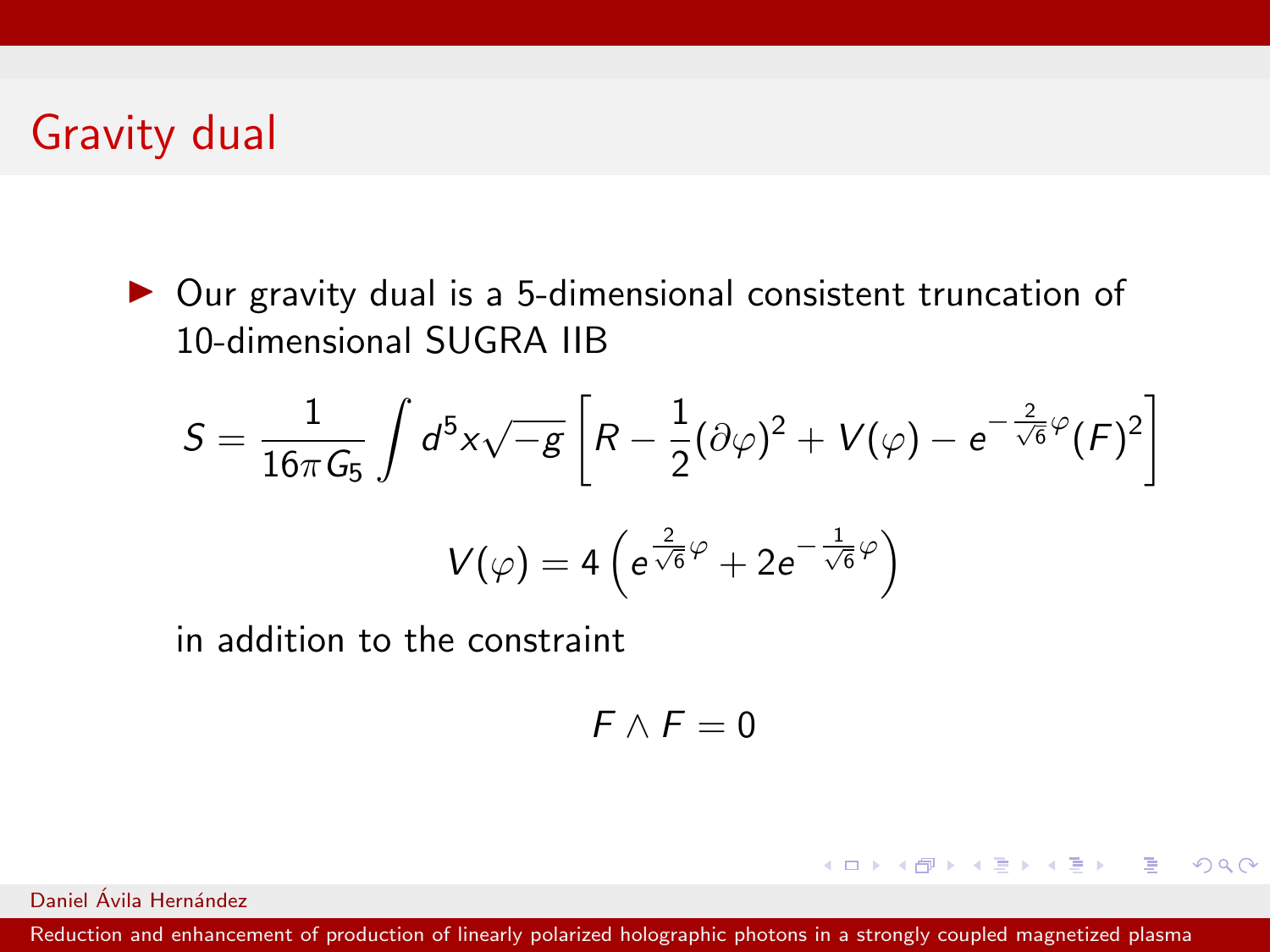$\blacktriangleright$  The family of solutions that features a constant magnetic field and a black hole is given by

$$
ds_5^2 = \frac{dr^2}{U(r)} - U(r)dt^2 + V(r)(dx^2 + dy^2) + W(r)dz^2,
$$
  

$$
F = Bdx \wedge dy,
$$
  

$$
\varphi = \varphi(r).
$$

KOX KORKA EX KEX LE YORO

Daniel Ávila Hernández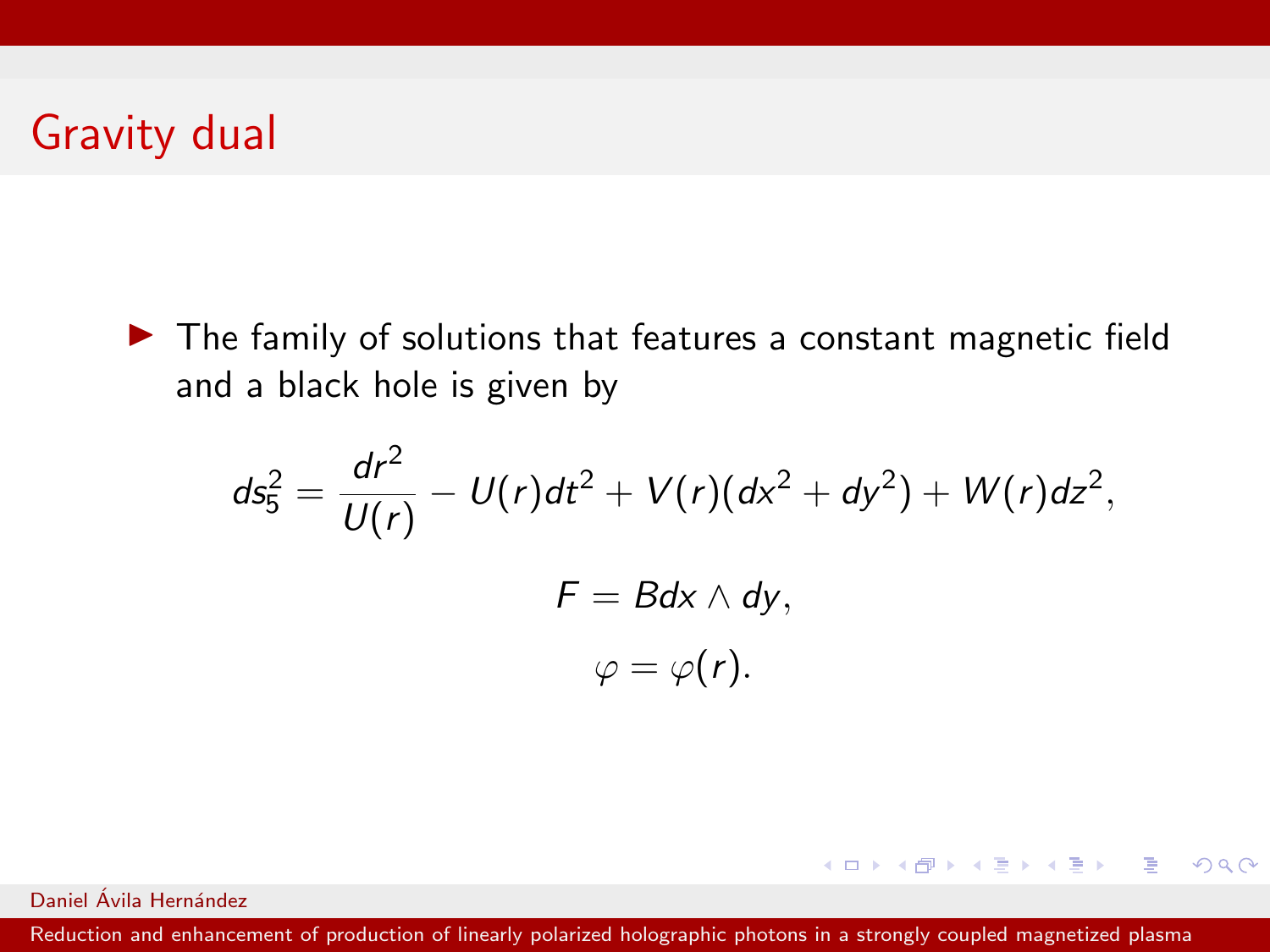- All the solutions in the family have temperature  $T = 3r_h/2\pi$ with  $U(r_h) = 0$ .
- $\blacktriangleright$  They go to  $AdS_5$  at the boundary, i.e. when  $r \to \infty$ , regardless of the value of the magnetic or scalar fields.
- ► For  $B = 0$  and  $\varphi = 0$  they reduce to the non-compact part of the D3-black brane solution.

#### Daniel Ávila Hernández

[Reduction and enhancement of production of linearly polarized holographic photons in a strongly coupled magnetized plasma](#page-0-0)

**KO KAR KEKKEK E YAN**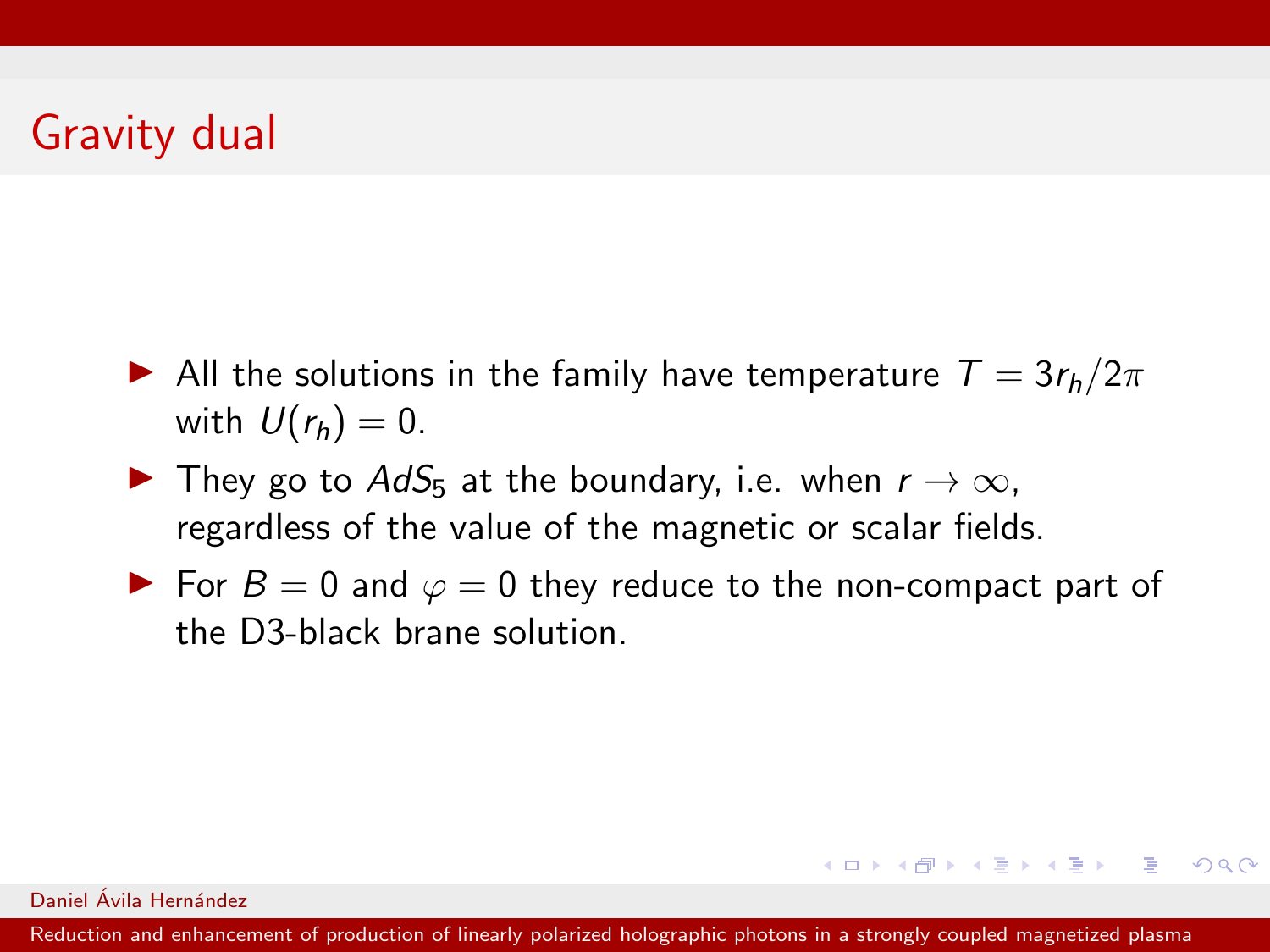- $\triangleright$  The Maxwell field  $F = B dx \wedge dy$  corresponds to the magnetic field  $B$  on the gauge theory.
- $\triangleright$  The scalar field  $\varphi$  is dual to a single trace scalar operator  $\mathcal{O}_{\varphi}$ of scaling dimension  $\Delta = 2$ .
- $\blacktriangleright$  The family of solutions is parametrized by the magnetic field intensity B and the temperature of the black hole  $T$ .

Daniel Ávila Hernández

[Reduction and enhancement of production of linearly polarized holographic photons in a strongly coupled magnetized plasma](#page-0-0)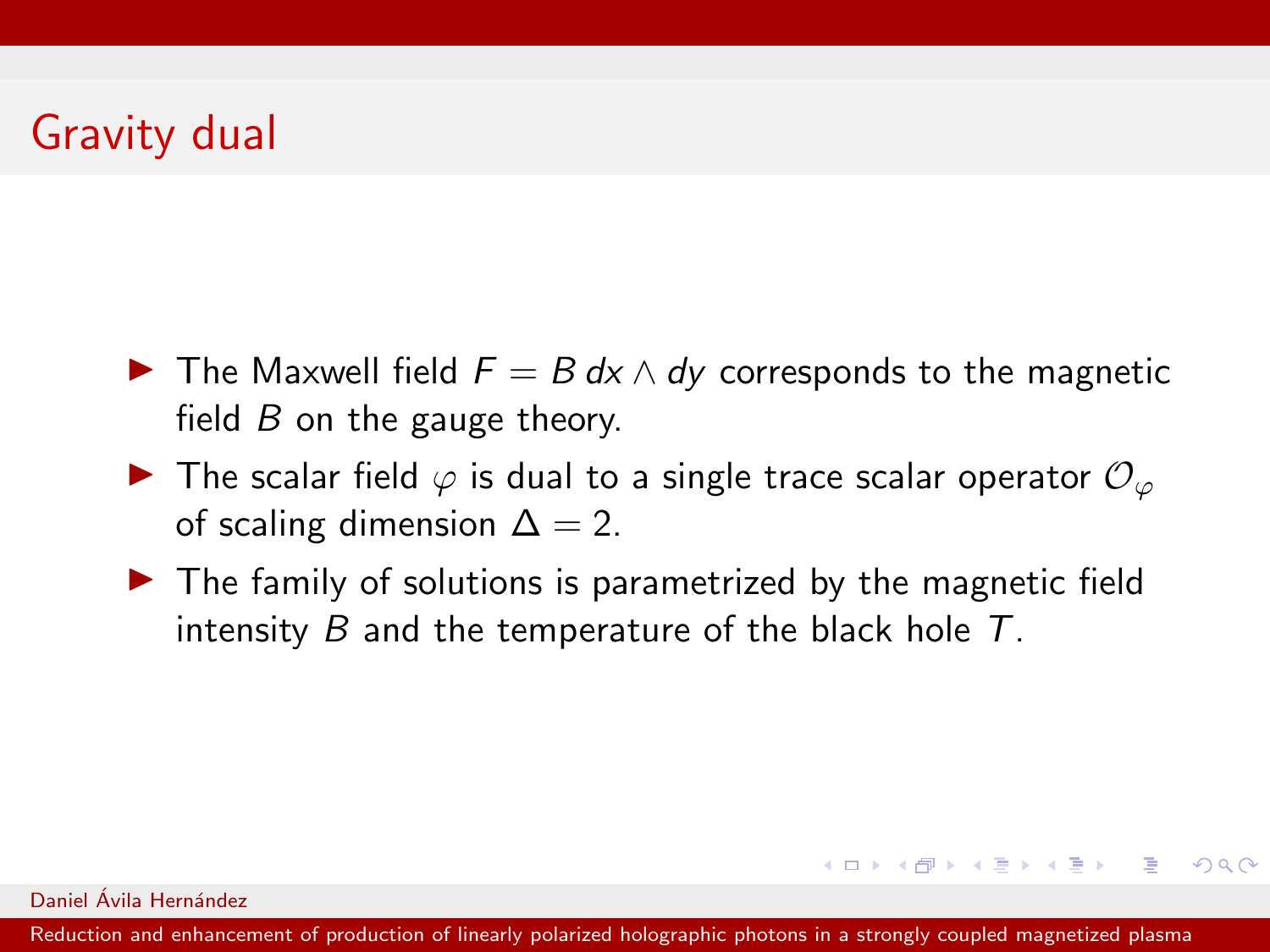$\blacktriangleright$  The magnetic field intensities that we can explore with our holographic model need to be below  $eB/\mathcal{T}^2 < 11.24$ , which corresponds to  $eB \sim 16 m_\pi^2$  for  $\mathcal{T}=170$  MeV.

Daniel Ávila Hernández

[Reduction and enhancement of production of linearly polarized holographic photons in a strongly coupled magnetized plasma](#page-0-0)

**KO KAR KEKKEK E YAN**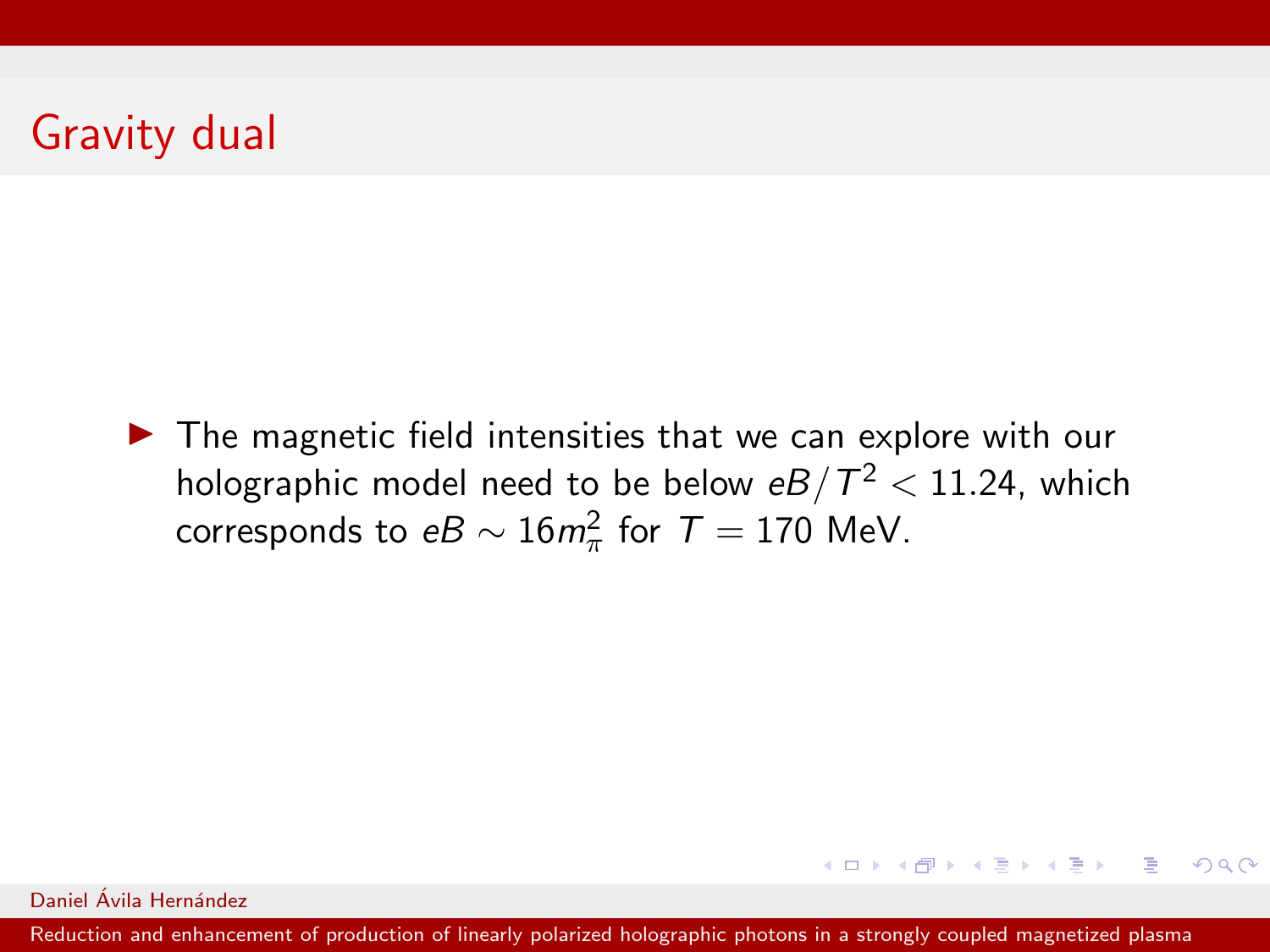$\blacktriangleright$  In order to model the photons we need to consider perturbations around the background (BG) solutions

$$
g_{mn} = g^{BG}{}_{mn} + h_{mn},
$$

$$
F = F^{BG} + dA,
$$

$$
\varphi = \varphi^{BG} + \phi.
$$

K ロ ▶ K 個 ▶ K 필 ▶ K 필 ▶ - 필 → 9 Q @

Daniel Ávila Hernández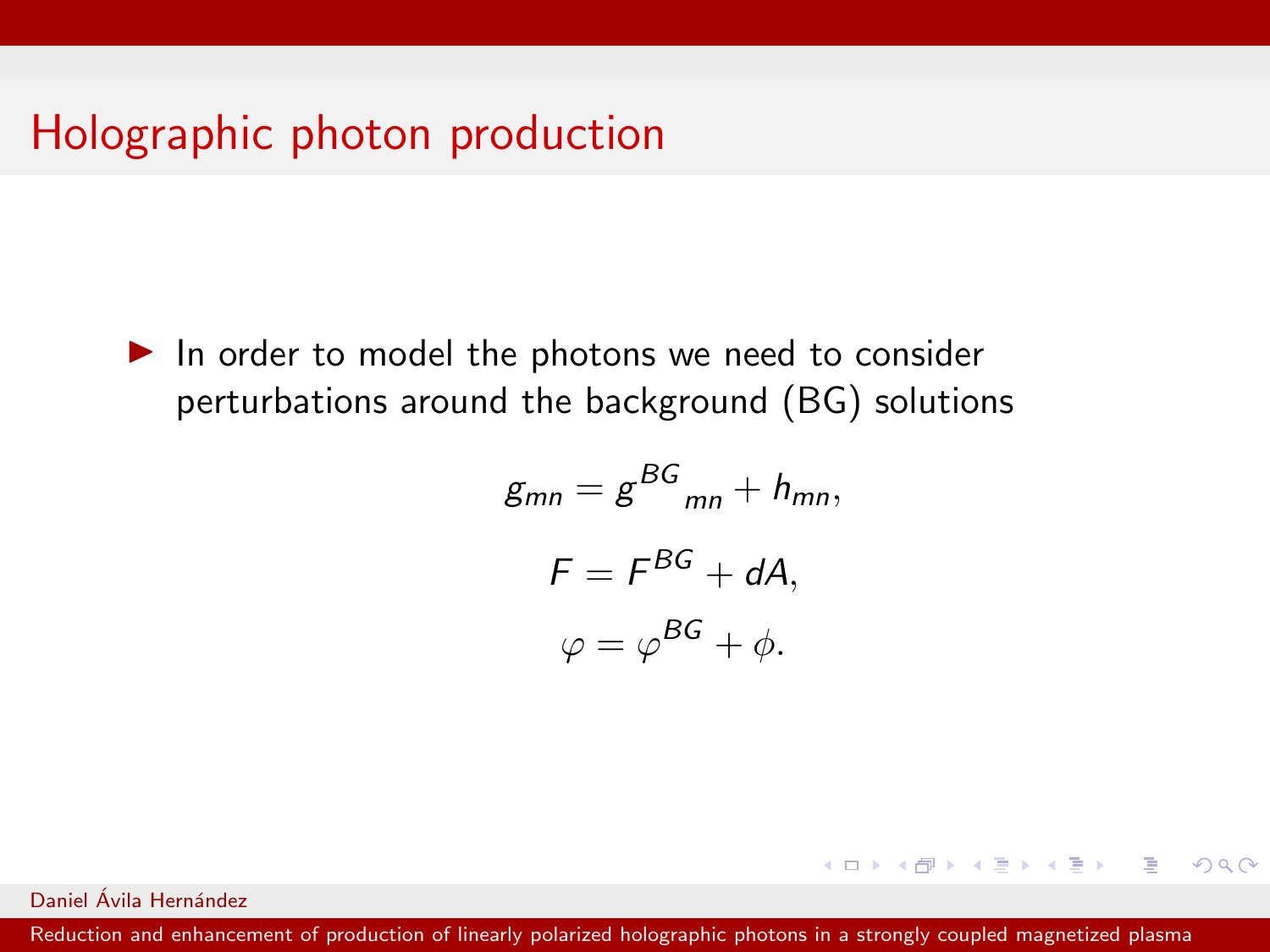- $\blacktriangleright$  The value that the perturbation of the gauge field takes at the boundary  $A^{bdry}$  is dual to the electromagnetic current  $\mathcal{J}^{\mathsf{EM}}$ on the gauge theory side.
- $\blacktriangleright$  It is crucial to consider perturbations on all the fields, as all of them appear at linear order in the equations of motion.
- According to the holographic dictionary  $G_{\mu\nu}^{R}$  is given by

$$
G^{R^{\mu\nu}}(k) = \frac{\delta^2 S_{\text{on-shell}}}{\delta A^{bdry}_{\mu} \delta A^{bdry}_{\nu}}.
$$

**KORK EXTERNS AND KOACH** 

Daniel Ávila Hernández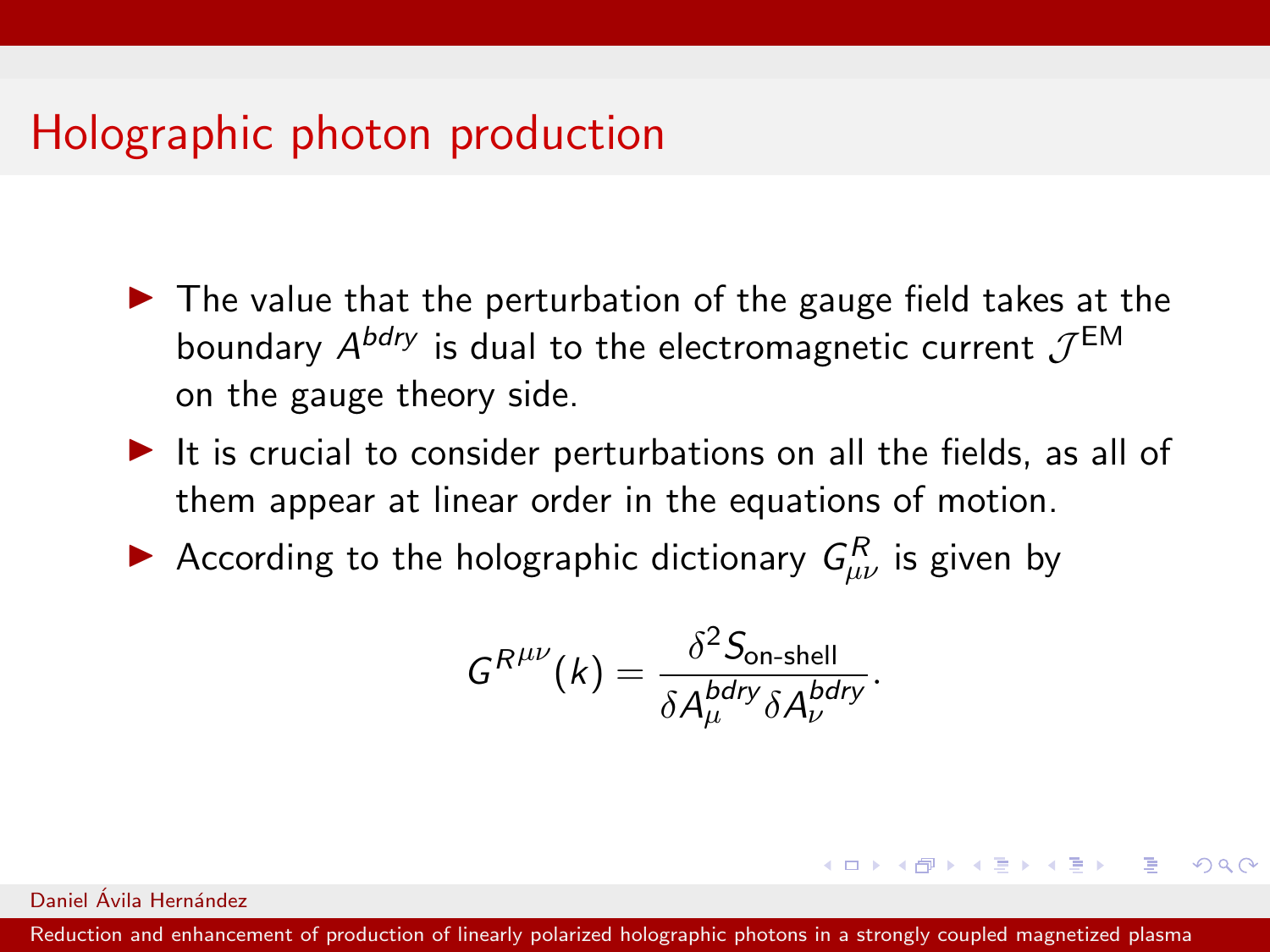$\triangleright$  To second order in the perturbations the on-shell action takes the schematic form

$$
S_{\text{on-shell}} \propto \int d^4x (\mathcal{O}(AA') + \mathcal{O}(\phi\phi') + \mathcal{O}(h^2) + \mathcal{O}(hh')),
$$

 $\blacktriangleright$  The only terms that contribute to the second variation are

$$
-\frac{1}{8\pi G_5}\int d^4x \sqrt{-\gamma^{BG}} U(r)^{1/2} \gamma^{BG\mu\nu} e^{-\frac{2}{\sqrt{6}}\varphi} A_\mu A'_\nu,
$$

**KO KAR KEKKEK E YAN** 

where  $\gamma^{BG}$  is the background boundary metric.

Daniel Ávila Hernández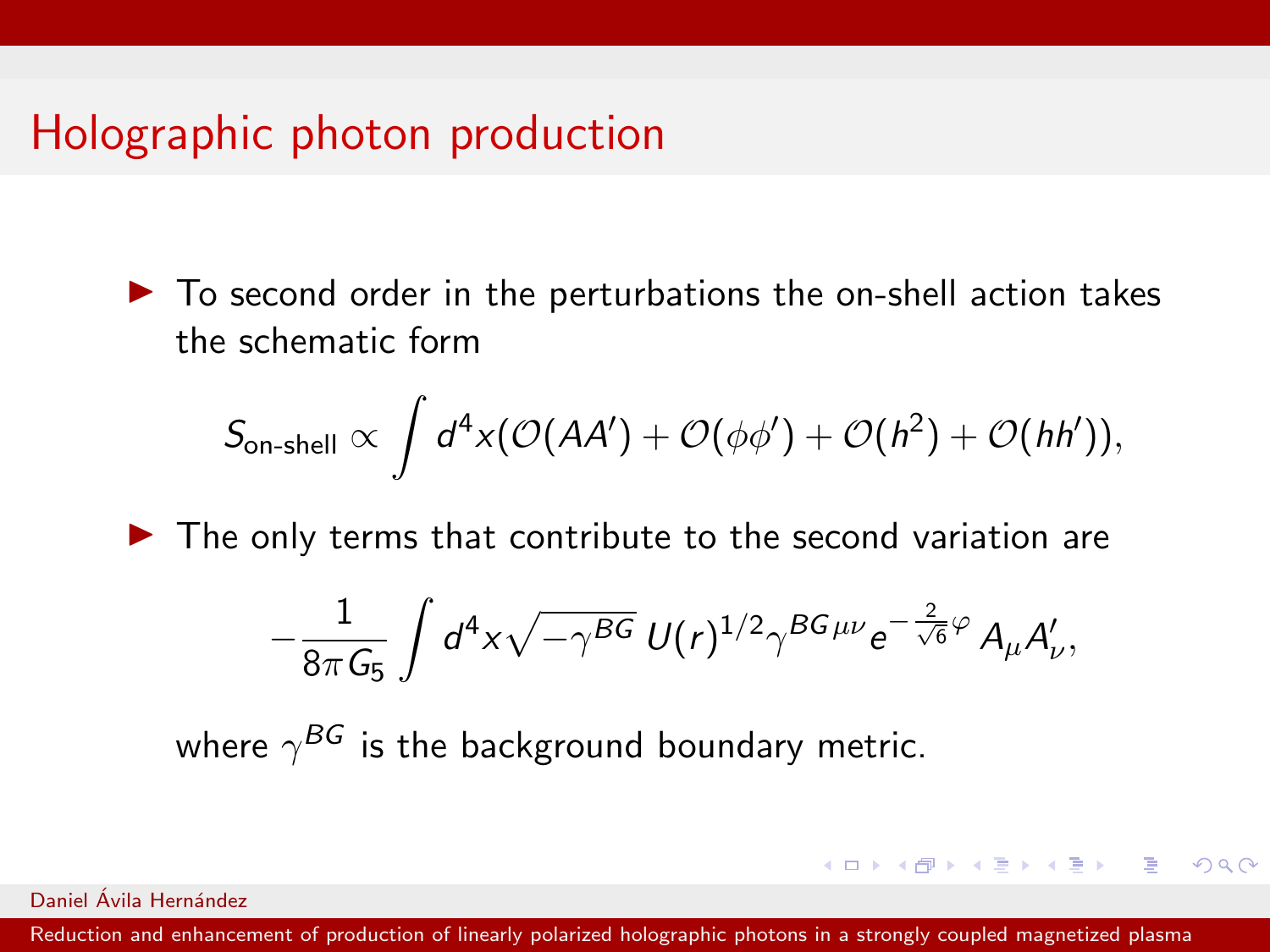$\blacktriangleright$  The equations for the perturbations decouple into two independent groups, corresponding to the two independent polarization states.

Daniel Ávila Hernández

[Reduction and enhancement of production of linearly polarized holographic photons in a strongly coupled magnetized plasma](#page-0-0)

**KO KAR KEKKEK E YAN**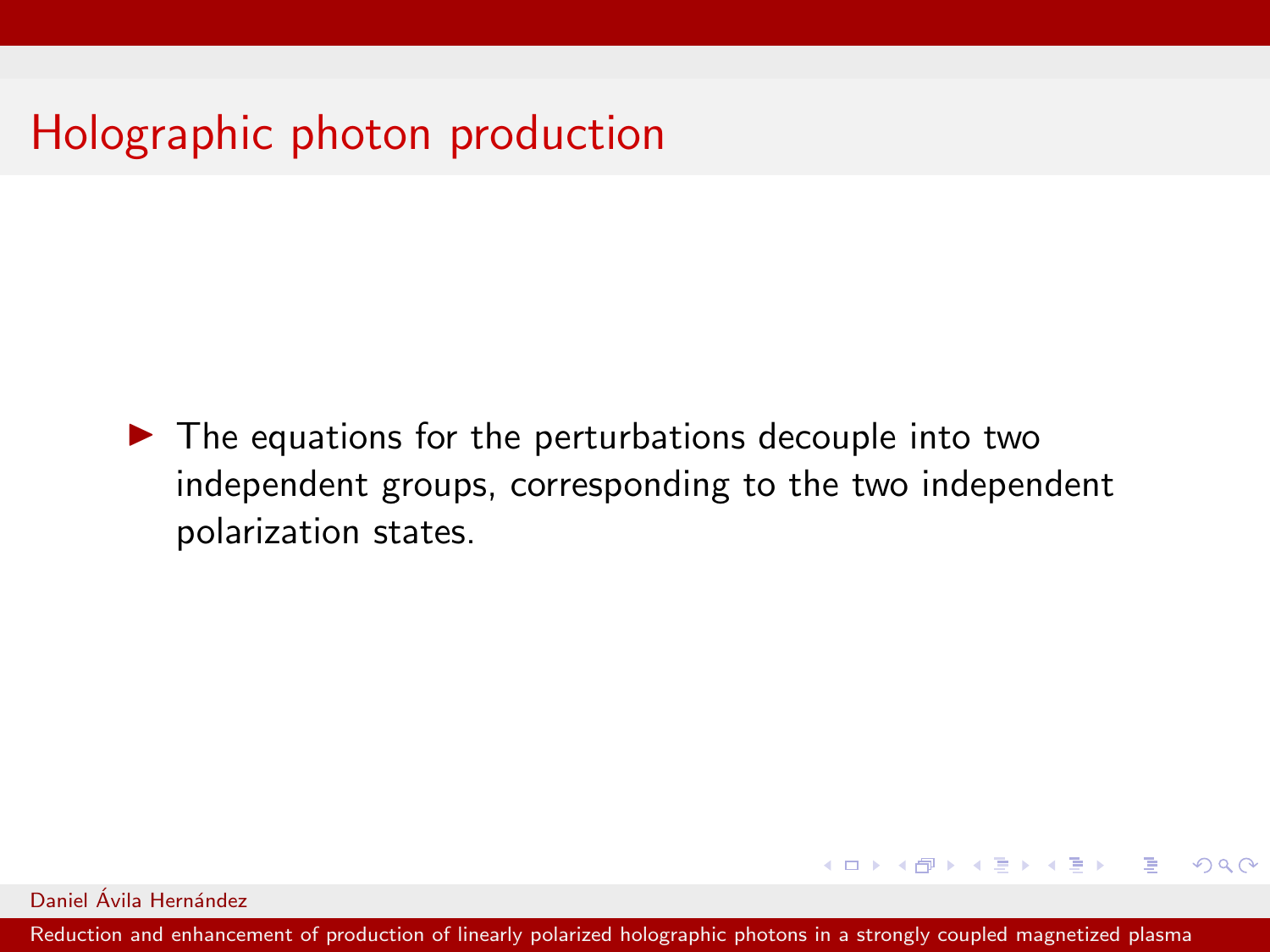$\blacktriangleright$  The equations for the out-plane polarization state impose that

$$
A'_t = A'_x = A'_z = 0
$$

 $\blacktriangleright$  Hence the only contribution to the 2-point function is

$$
-\frac{1}{8\pi G_5}\int d^4x U\sqrt{W}e^{-\frac{2}{\sqrt{6}}\varphi}A_yA'_y,
$$

**KO KAR KEKKEK E YAN** 

Daniel Ávila Hernández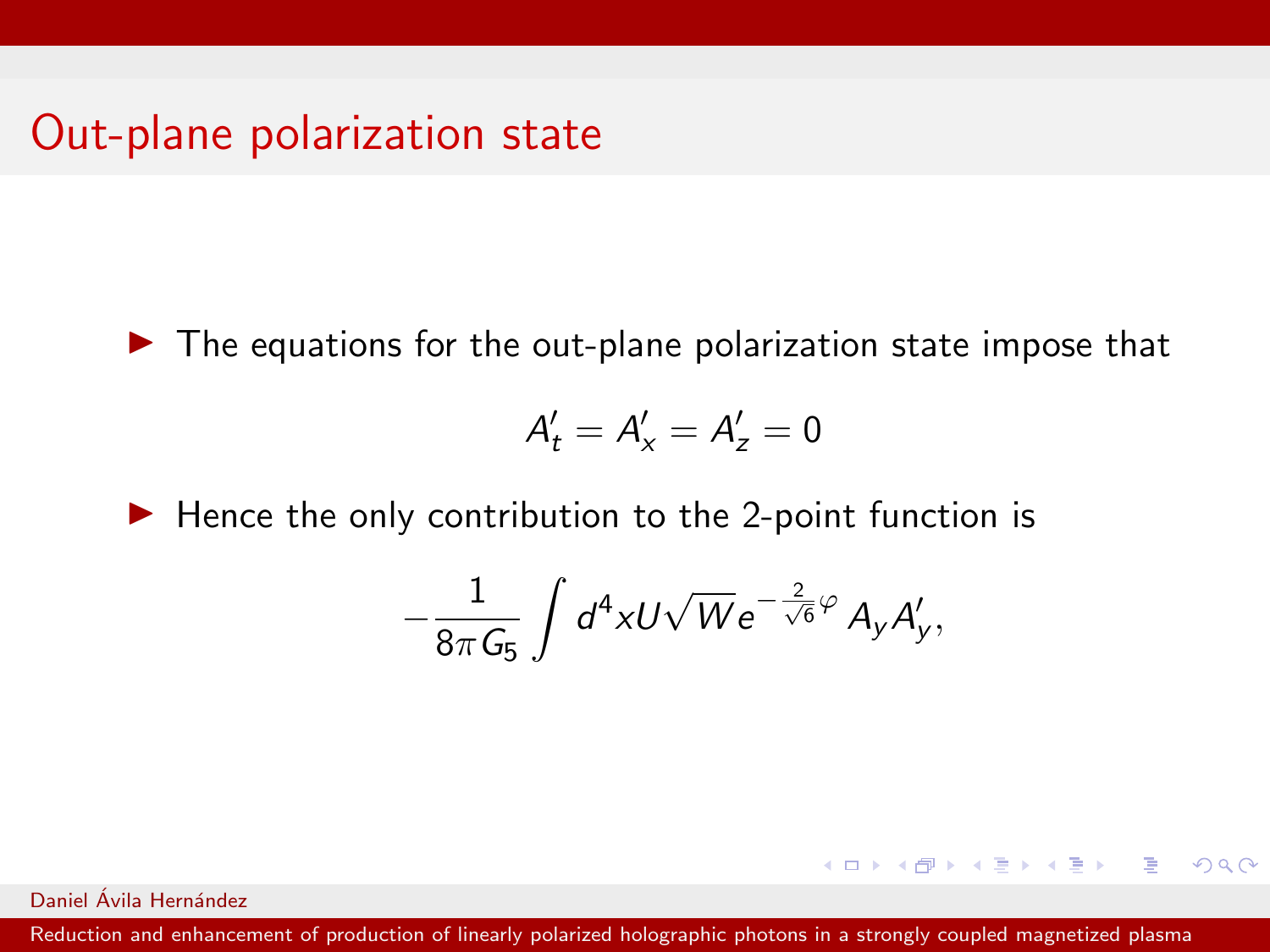$\blacktriangleright$  This means that

$$
G^{R^{XX}}(k) = \frac{\delta^2 S_{\text{on-shell}}}{\delta A_x^{bdry} \delta A_x^{bdry}} = 0
$$

$$
G^{R^{XZ}}(k) = \frac{\delta^2 S_{\text{on-shell}}}{\delta A_x^{bdry} \delta A_z^{bdry}} = 0
$$

$$
G^{R^{ZZ}}(k) = \frac{\delta^2 S_{\text{on-shell}}}{\delta A_z^{bdry} \delta A_z^{bdry}} = 0
$$

イロト イ団ト イミト イミト・ミニ りなぐ

Daniel Ávila Hernández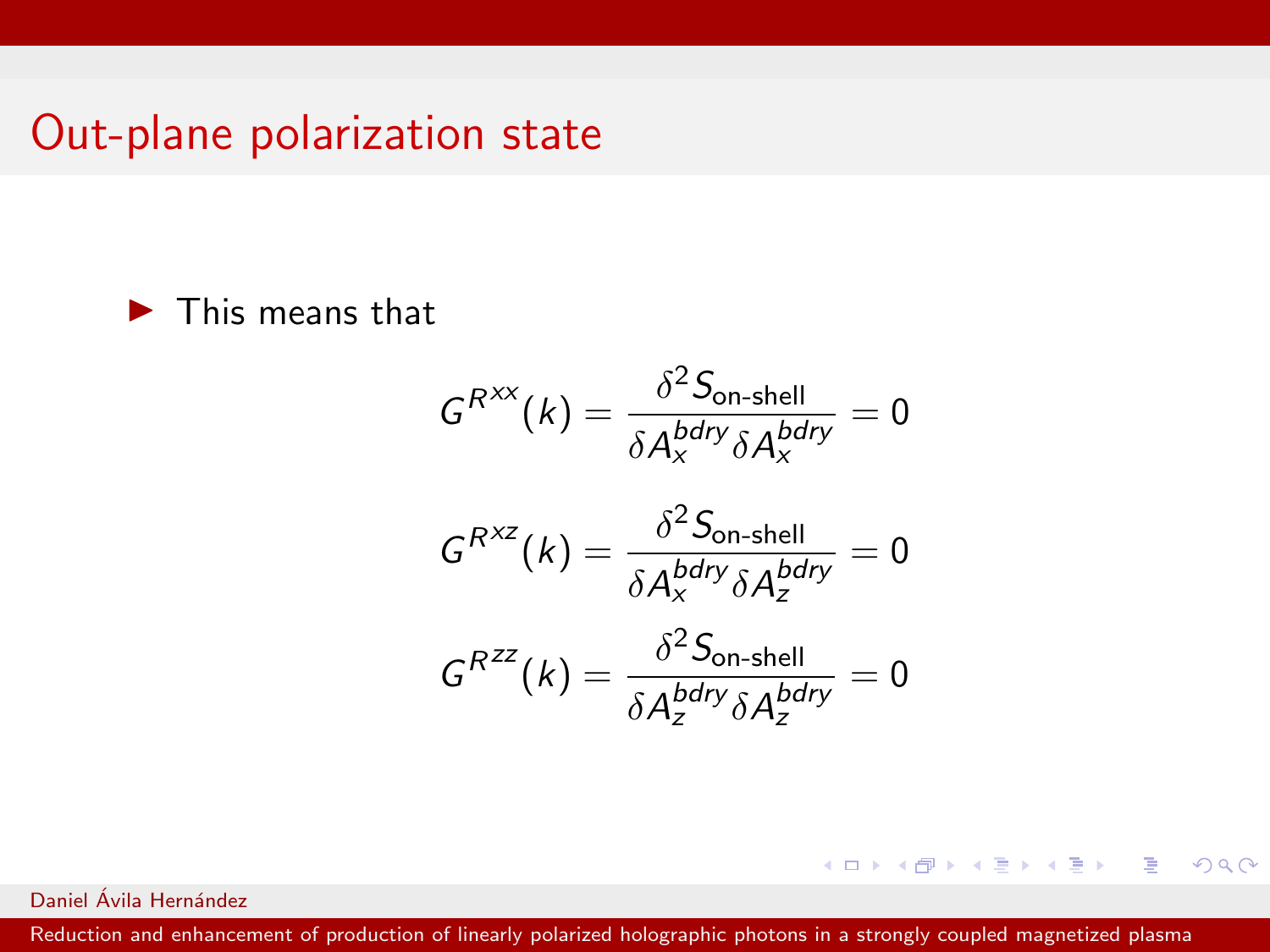$$
\blacktriangleright
$$
 Hence  
\n
$$
\chi_{xx} = \chi_{zz} = 0
$$
\n
$$
\frac{d\Gamma_{out}}{d\vec{k}} = \frac{e^2}{(2\pi)^3 2|\vec{k}|} n_B(k^0) (\cos^2 \vartheta \chi_{xx} - 2 \cos \vartheta \sin \vartheta \chi_{xz} + \sin^2 \vartheta \chi_{zz})
$$

イロト イ団ト イミト イミト・ミニ りなぐ

Daniel Ávila Hernández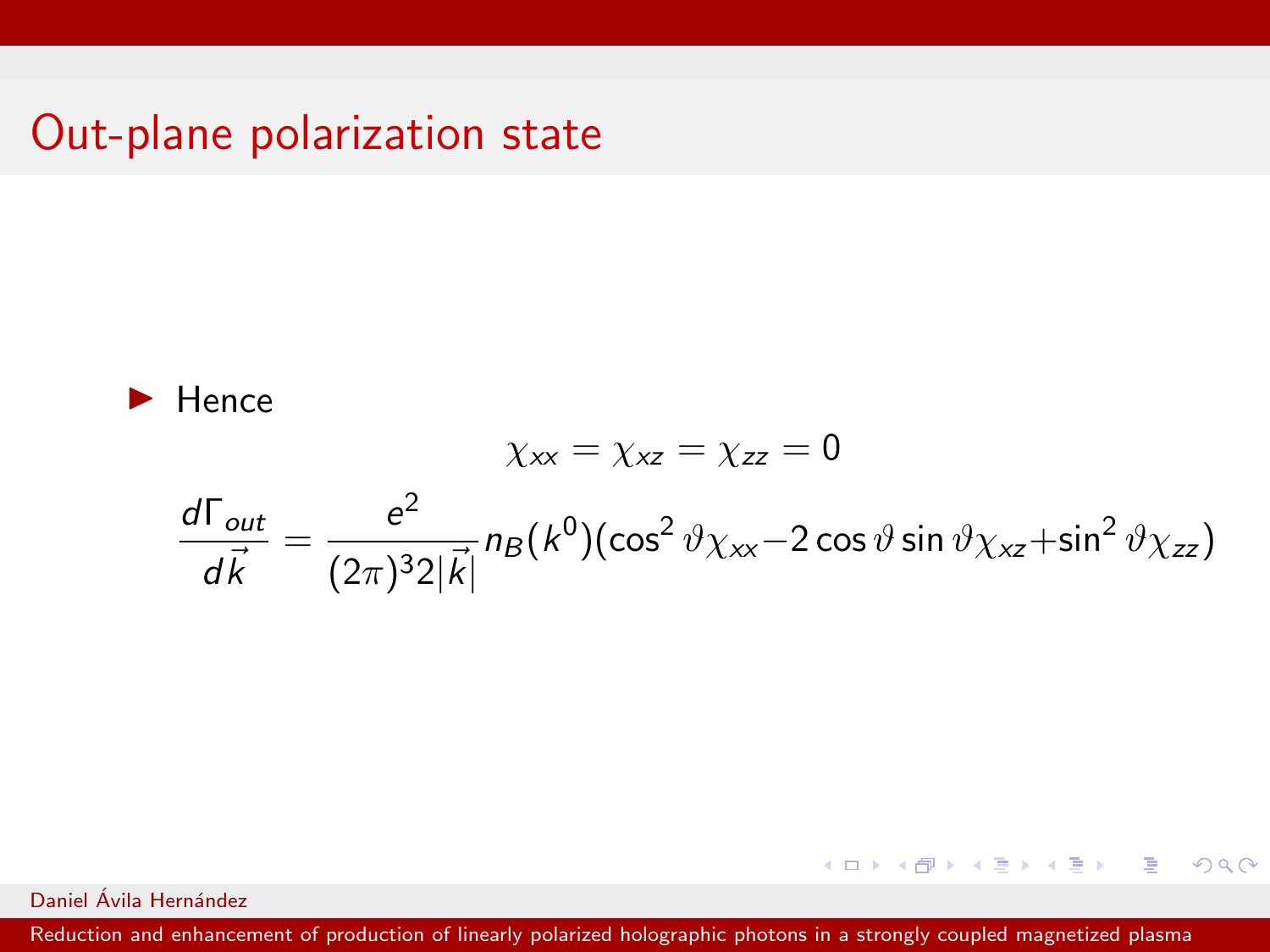$$
\frac{d\Gamma_{out}}{d\vec{k}}=0
$$

 $\triangleright$  No photons are produced in the  $\epsilon_{out}$  polarization state, that is, the state that is not parallel to the reaction plane.

Daniel Ávila Hernández

[Reduction and enhancement of production of linearly polarized holographic photons in a strongly coupled magnetized plasma](#page-0-0)

**KO KAR KEKKEK E YAN**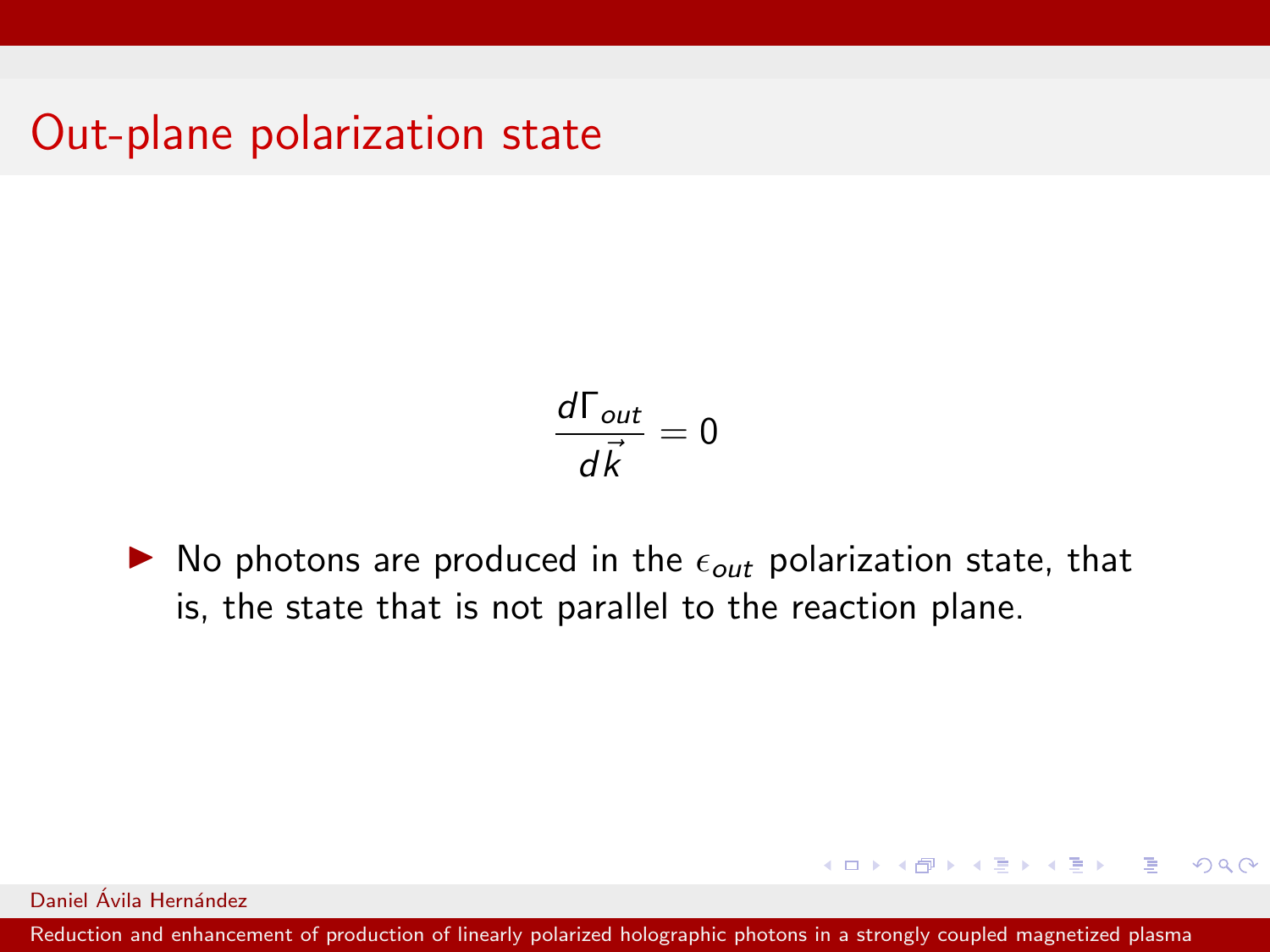

 $299$ 

Daniel Ávila Hernández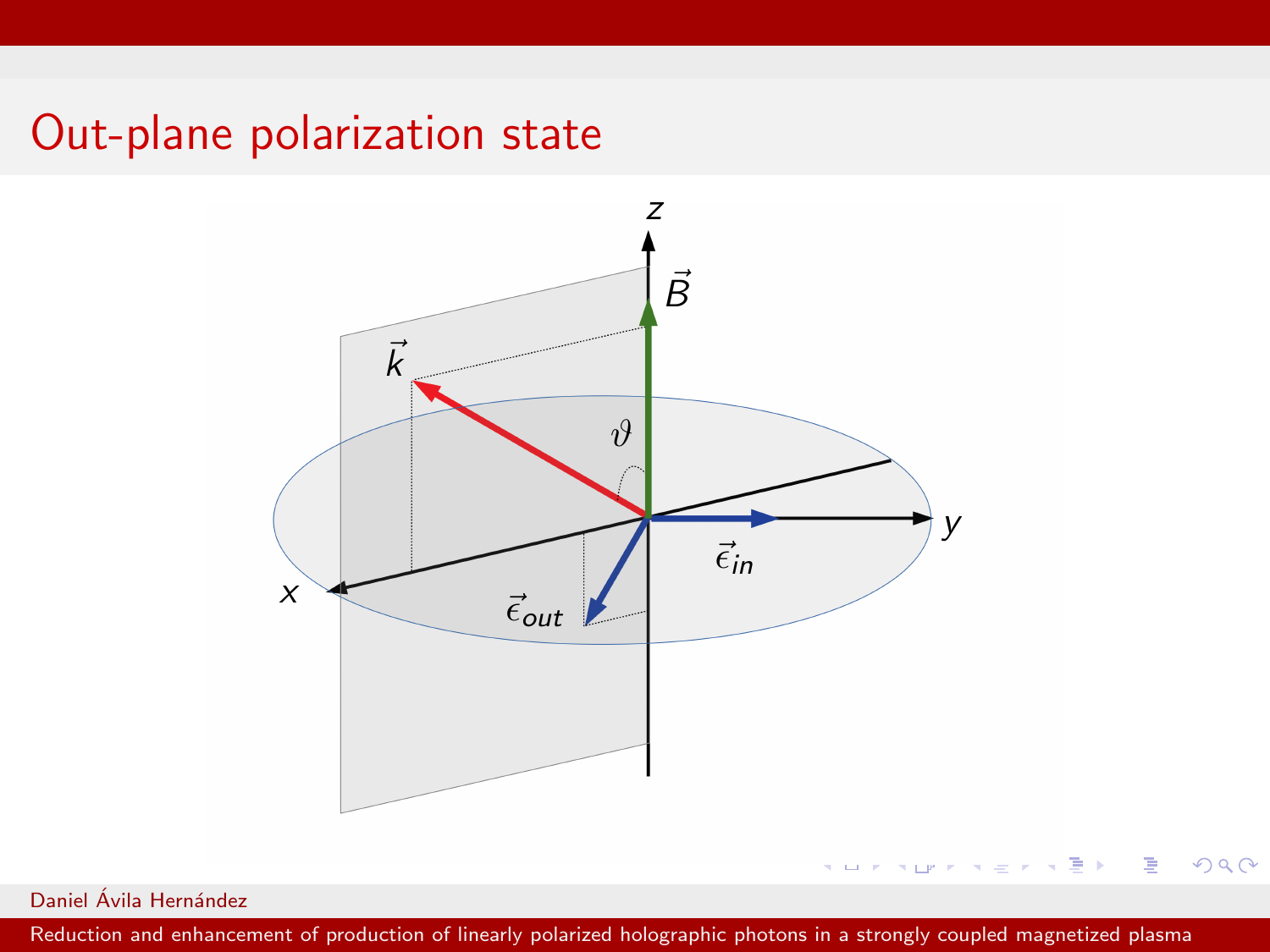$\blacktriangleright$  The production of photons in the in-plane polarization state can be computed by solving the remaining equations. This gives the differential photon production

$$
\frac{d\Gamma}{d\vec{k}} = \frac{d\Gamma_{in}}{d\vec{k}}
$$

**KED KAP KED KED E VAR** 

 $\blacktriangleright$  The total energy emitted at a given direction and fixed magnetic field and temperature can be computed by integrating this expression.

Daniel Ávila Hernández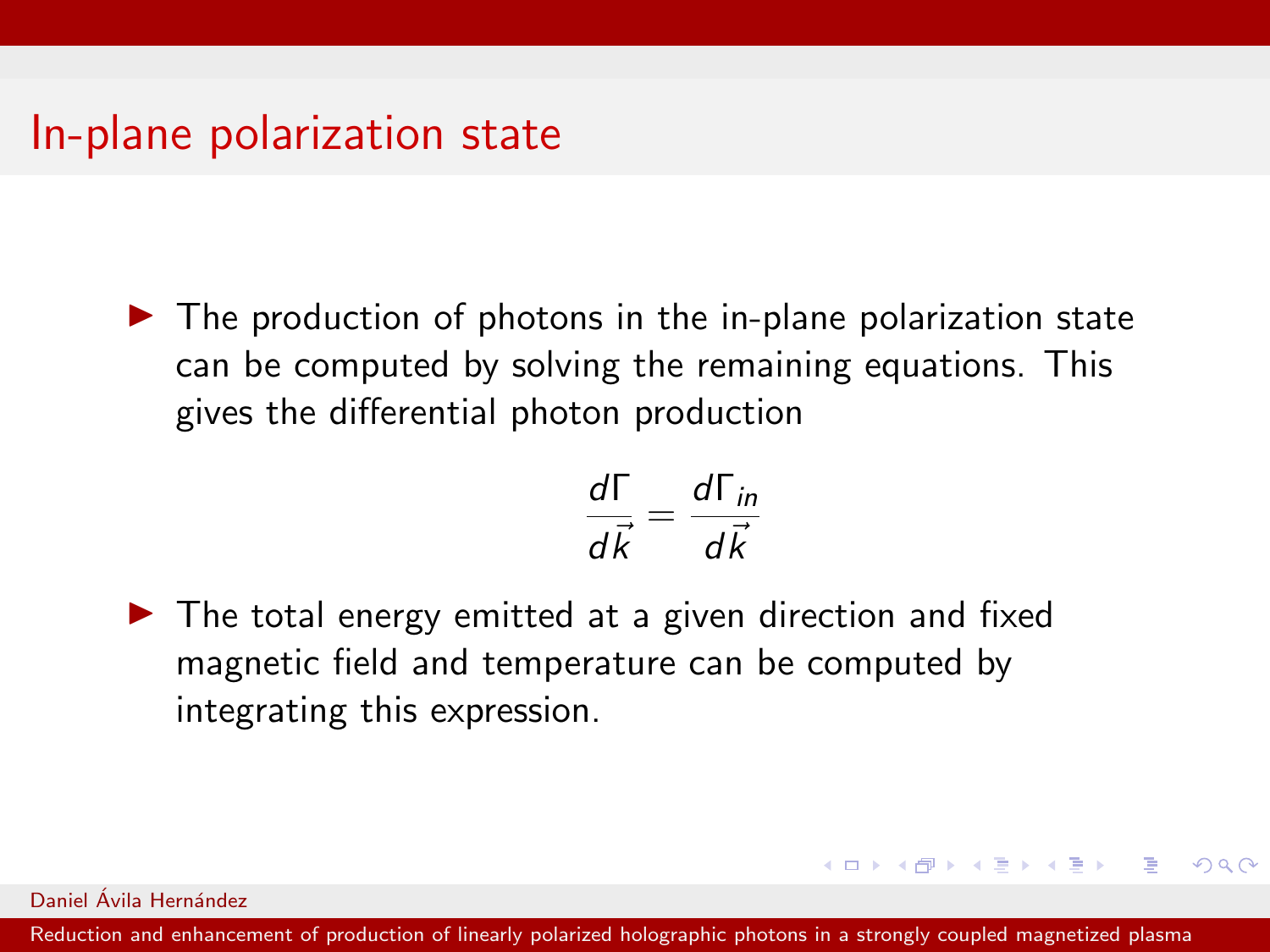

Daniel Ávila Hernández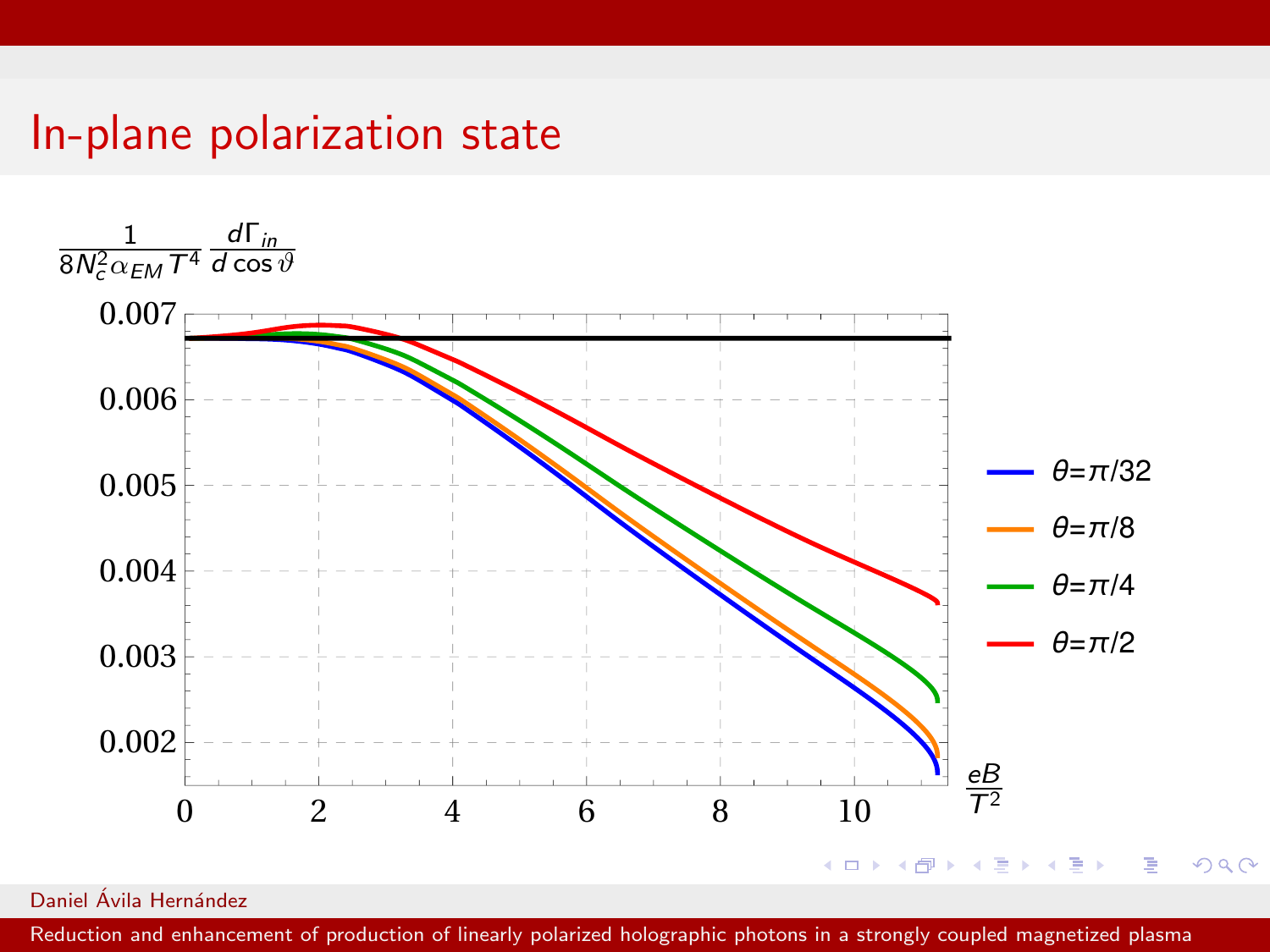

Daniel Ávila Hernández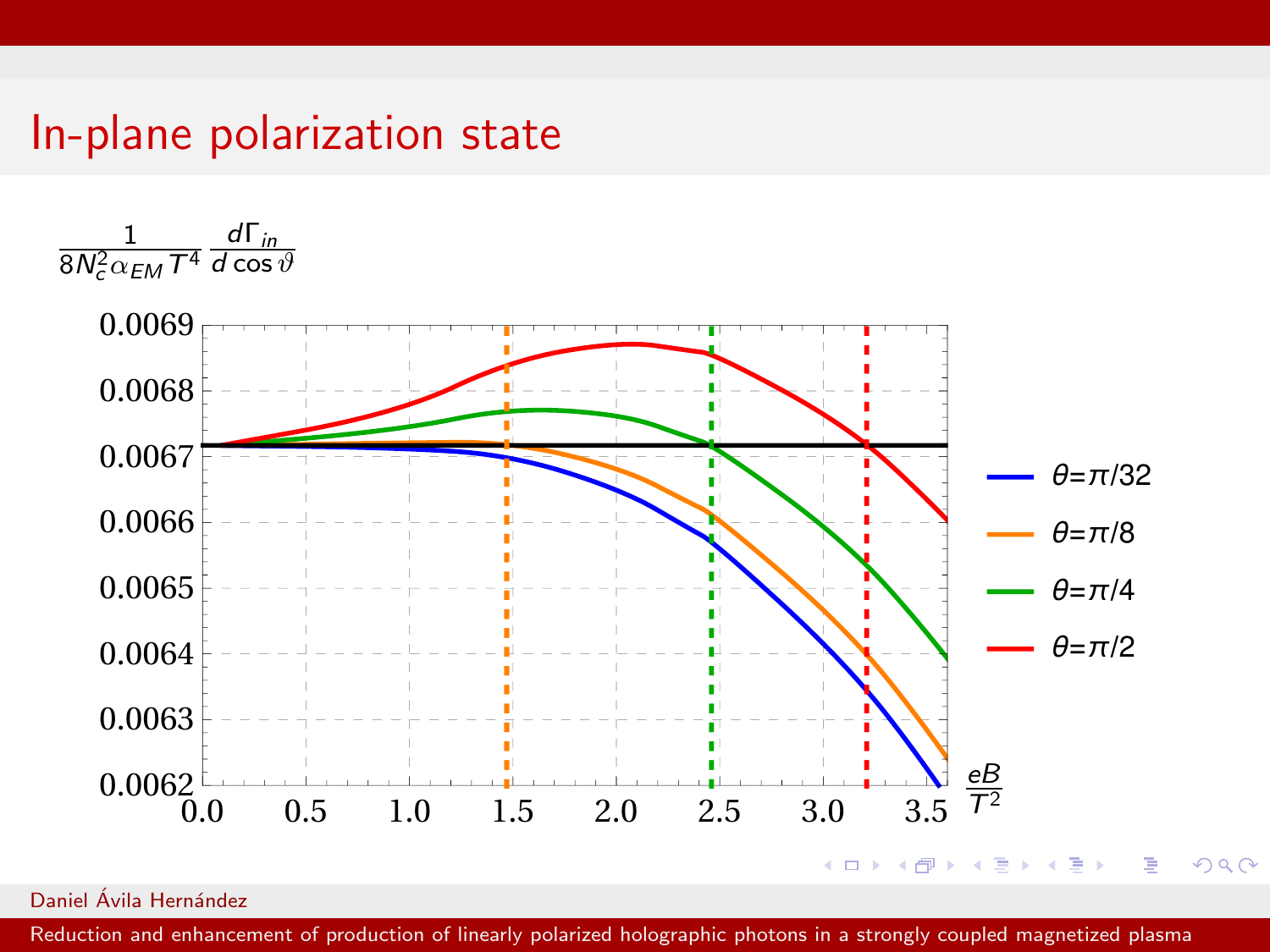- $\blacktriangleright$  For any fixed  $\vartheta$ , there exists a magnetic field intensity  $B_{\vartheta}$  such as if  $B > B<sub>0</sub>$  less photons are produced when compared to the  $b = 0$  case.
- ▶ For magnetic field intensities above  $eB_{\pi/2}/T^2 \sim 3.21$  the production is always less than for  $B = 0$  (for perspective  $eB_{\pi/2} \sim 4.7 m_{\pi}^2$  if  $T = 170$  MeV).
- $\blacktriangleright$  However, if  $0 < B < B_{\vartheta}$  the magnetic field enhances the production of photons.

Daniel Ávila Hernández

[Reduction and enhancement of production of linearly polarized holographic photons in a strongly coupled magnetized plasma](#page-0-0)

**KORK EXTERNS AND KOACH**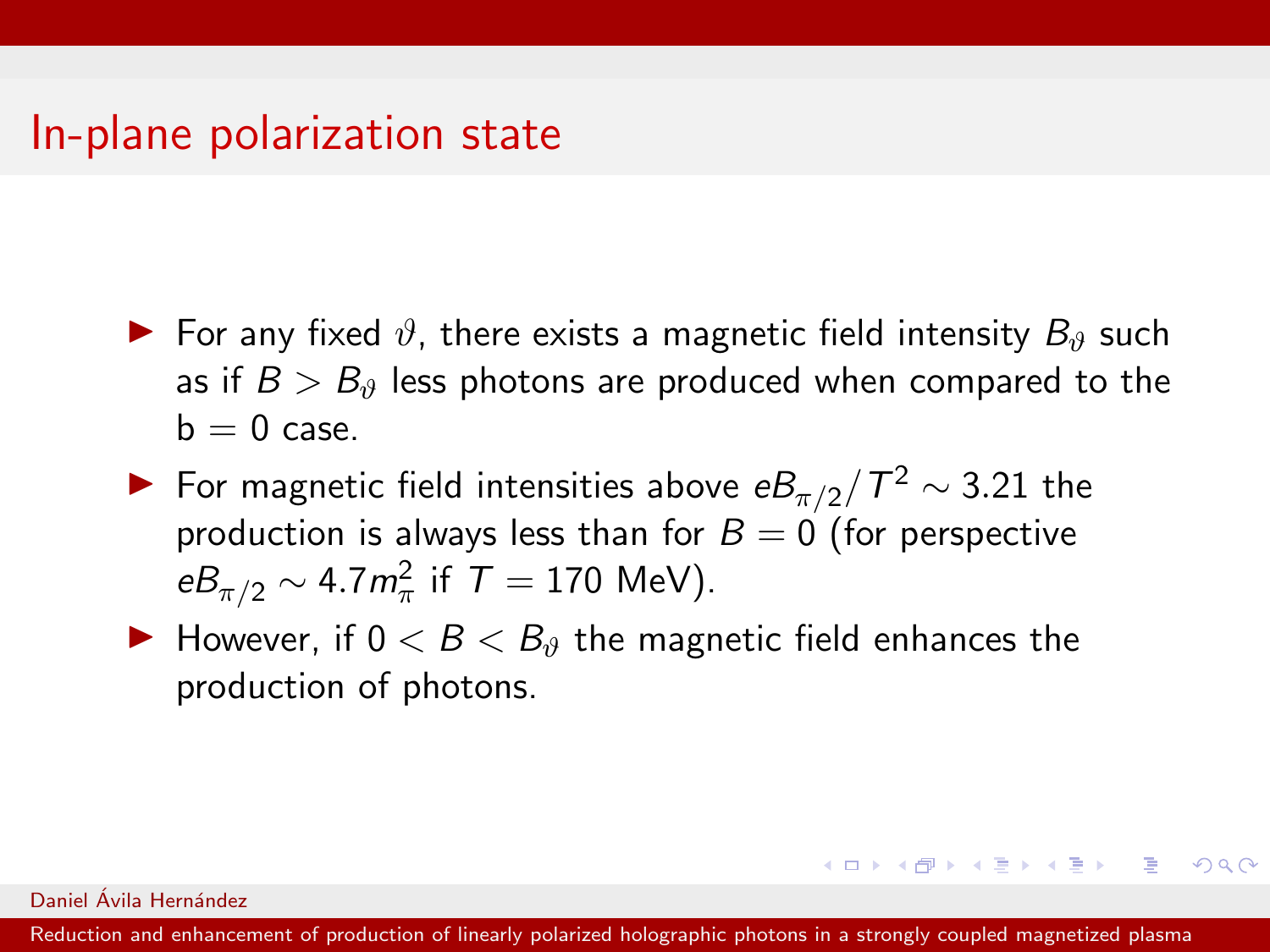### Elliptic Flow

- $\triangleright$  The elliptic flow  $v_2$  gives a measure of the degree of the momentum anisotropy of the particles generated in the collision.
- $\blacktriangleright$  It is given by the the second harmonic coefficient of the Fourier expansion in the azimuthal photon distribution. For central rapidity

$$
v_2=-\frac{\int_0^{\frac{\pi}{2}}d\vartheta\cos(2\vartheta)\frac{d\Gamma}{d\vec{k}}}{\int_0^{\frac{\pi}{2}}d\vartheta\frac{d\Gamma}{d\vec{k}}}.
$$

**KED KAP KED KED E VAR** 

Daniel Ávila Hernández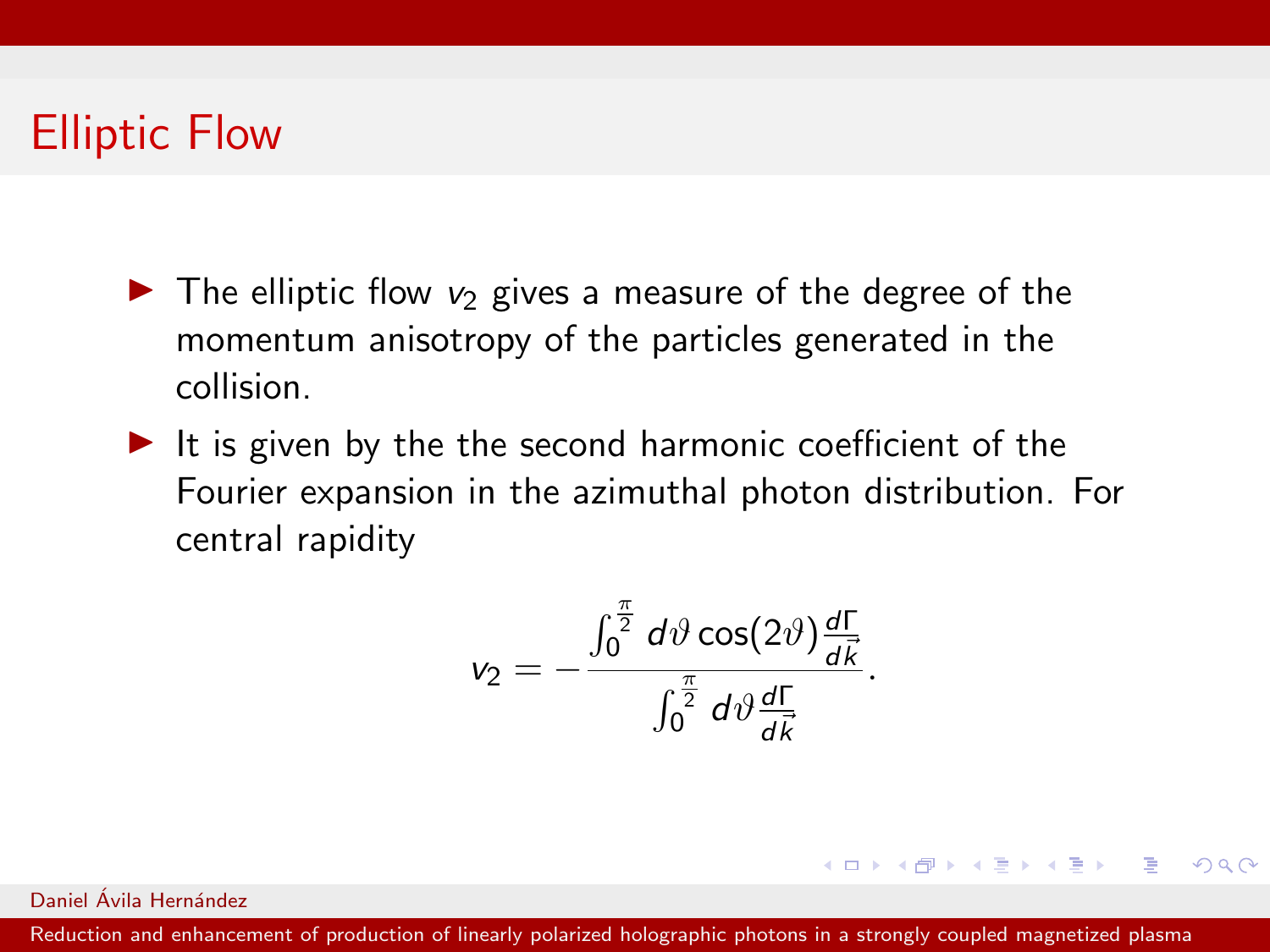## Elliptic Flow



Daniel Ávila Hernández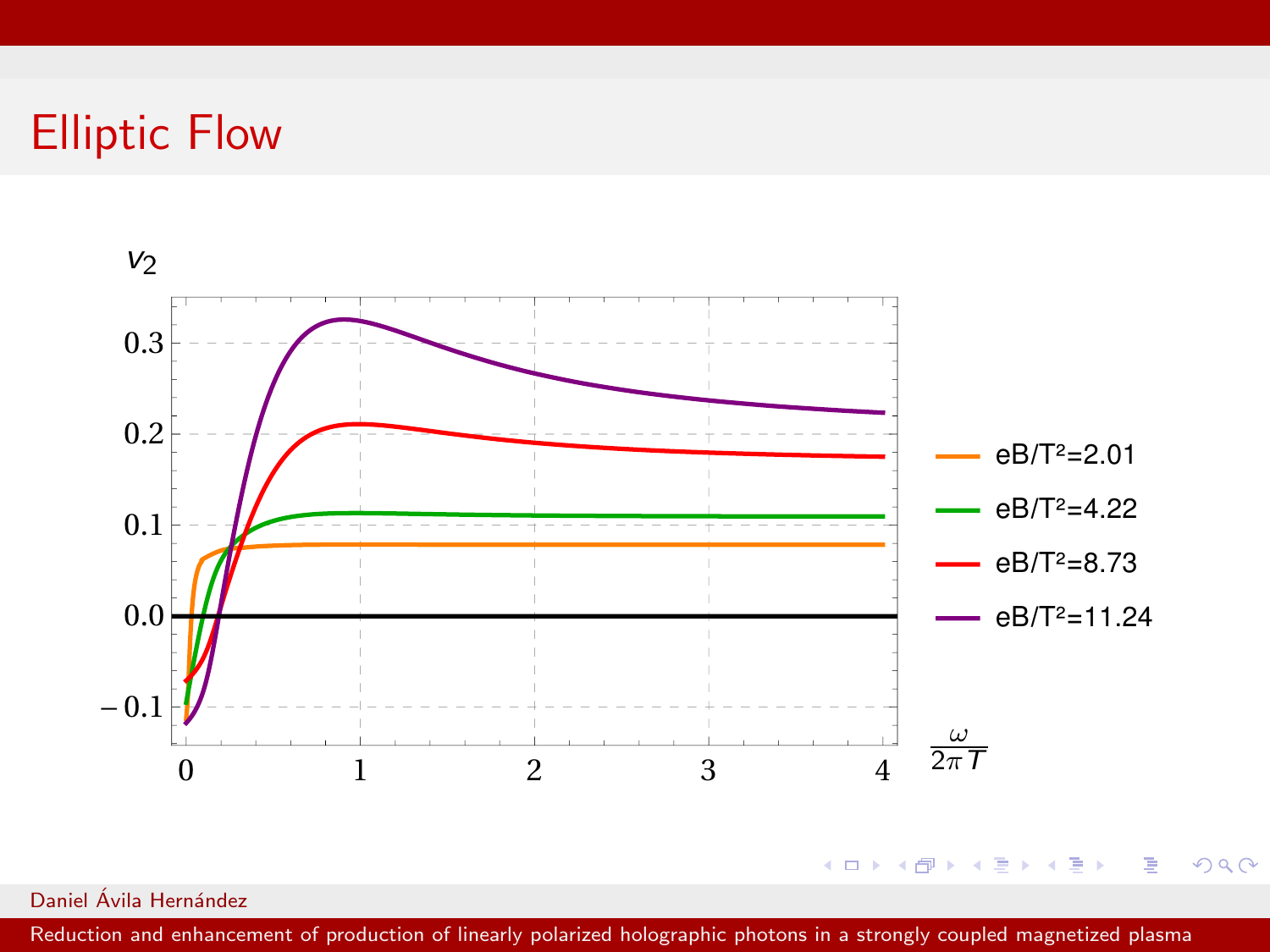## Conclusions

- $\blacktriangleright$  The photons emitted by the SYM  $\mathcal{N}=4$  magnetized plasma presented here are in its polarization state parallel to the reaction plane.
- $\triangleright$  While previous holographic models have reported that the presence of spatial anisotropies can cause an increase in the production of photons in one polarization state over the other, the strict polarization effect is a novelty of our model.

#### Daniel Ávila Hernández

[Reduction and enhancement of production of linearly polarized holographic photons in a strongly coupled magnetized plasma](#page-0-0)

**KORK EXTERNS AND KOACH**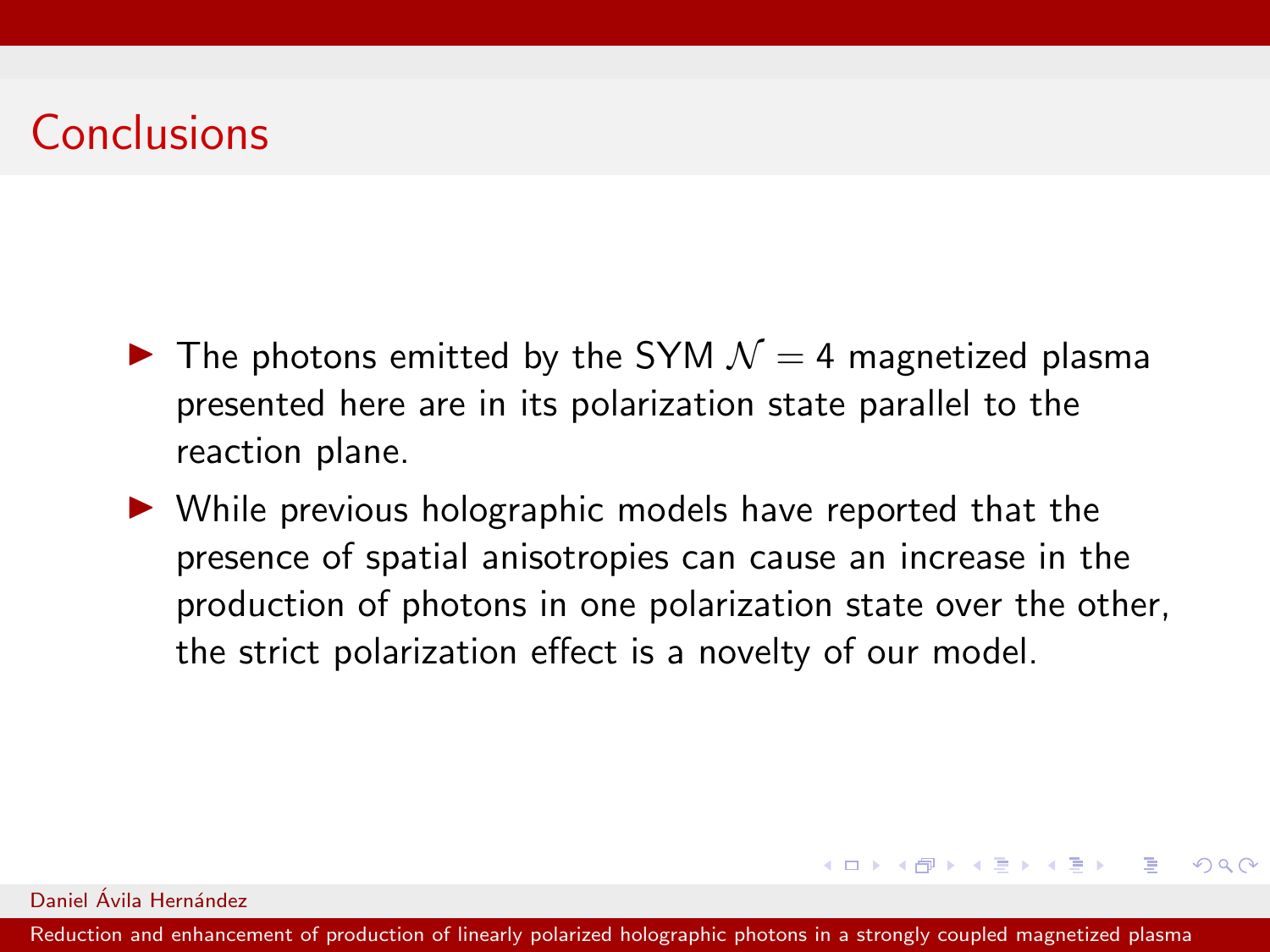## Conclusions

 $\triangleright$  For any given direction of propagation, the production of photons is increased with respect to the  $B = 0$  value if the magnetic field intensity lies in the interval  $0 < B < B_0$ , while it decreases for any  $B > B_{\vartheta}$ .

Daniel Ávila Hernández

[Reduction and enhancement of production of linearly polarized holographic photons in a strongly coupled magnetized plasma](#page-0-0)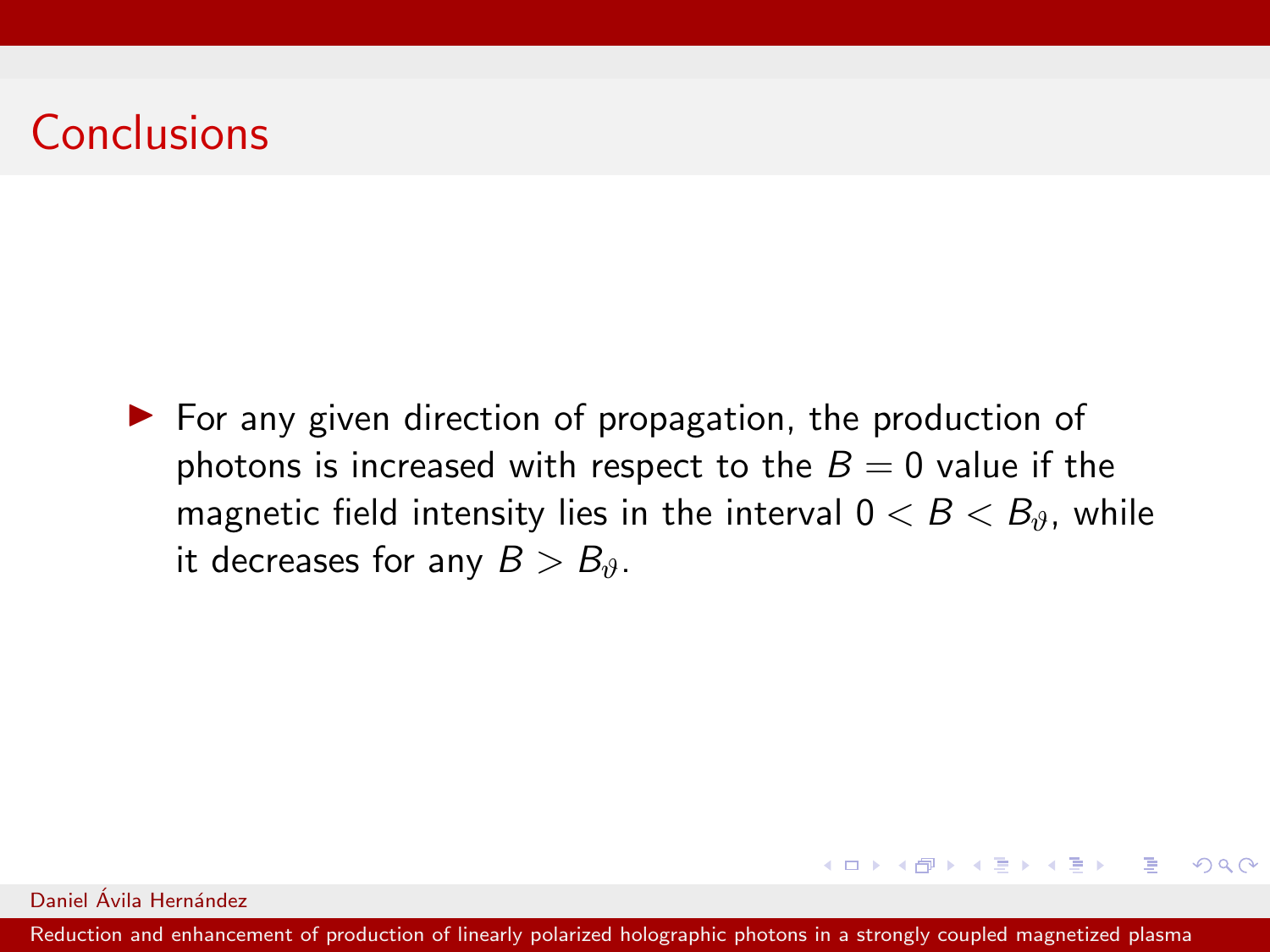## Conclusions

- $\blacktriangleright$  The magnetic field has the general effect of increasing the value of  $v_2$  except for very small frequencies.
- $\blacktriangleright$  This is consistent with the excess observed in heavy-ion experiments in RHIC and LHC.
- $\triangleright$  While there are plenty of evidence that the magnetic field can be the cause of this excess by means of perturbation theory, here we provide a non-perturbative confirmation.

K ロ ▶ K 個 ▶ K 필 ▶ K 필 ▶ - 필 → 9 Q @

#### Daniel Ávila Hernández